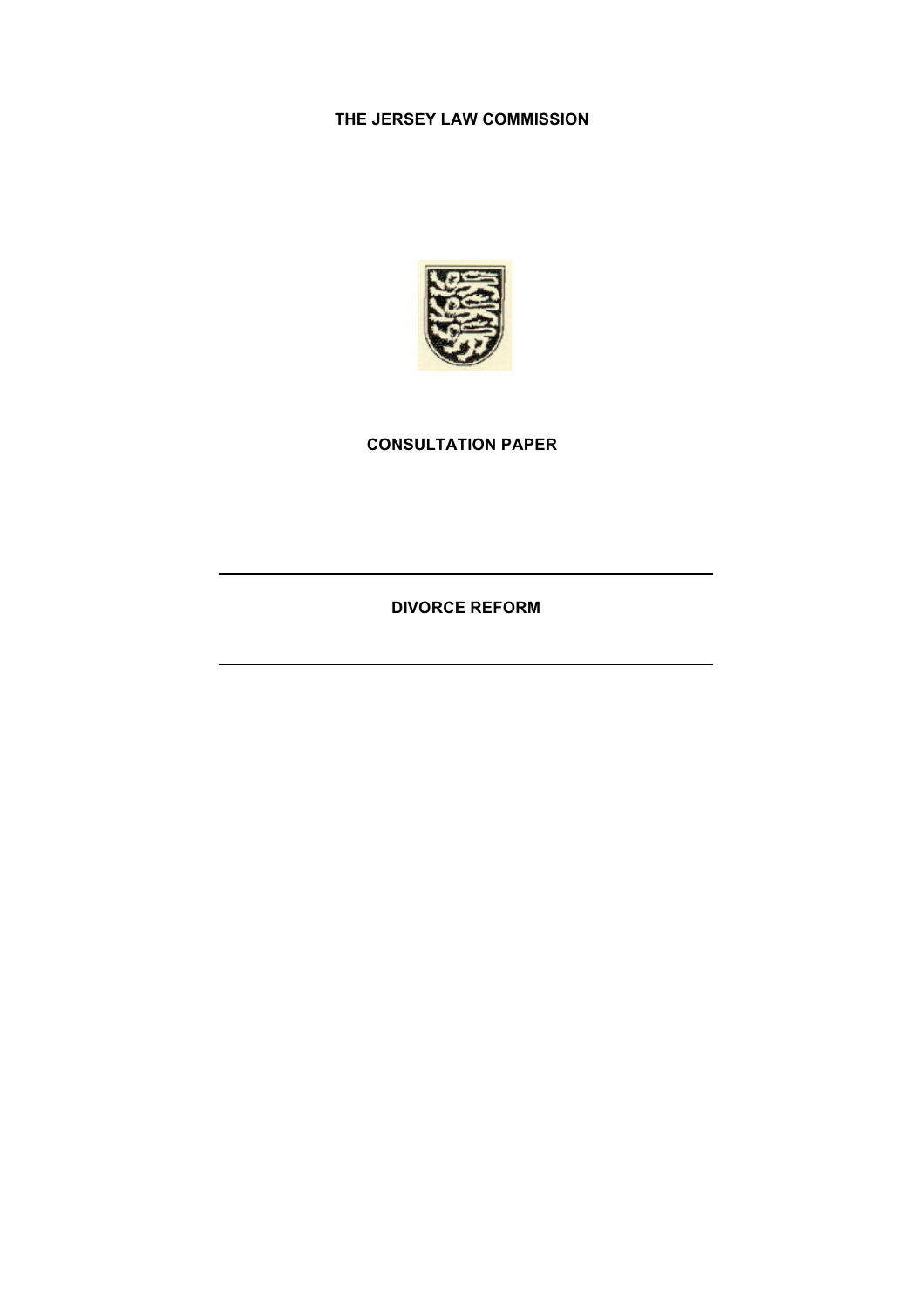The Jersey Law Commission was set up by a Proposition laid before the States of Jersey and approved by the States Assembly on 30 July 1996.

The Commissioners are:-

Mr Clive Chaplin, Solicitor (Chairman) Advocate Alan Binnington Mr Peter Hargreaves, Chartered Accountant Mr Malcom Le Boutillier, Solicitor Professor Andrew Le Sueur

The Jersey Law Commission invites comments on this consultation paper before 31 March 2015 in writing addressed to:

> The Jersey Law Commission 44 the Esplanade St Helier Jersey JE4 9WG

Or e-mail to jerseylawcommission@gmail.com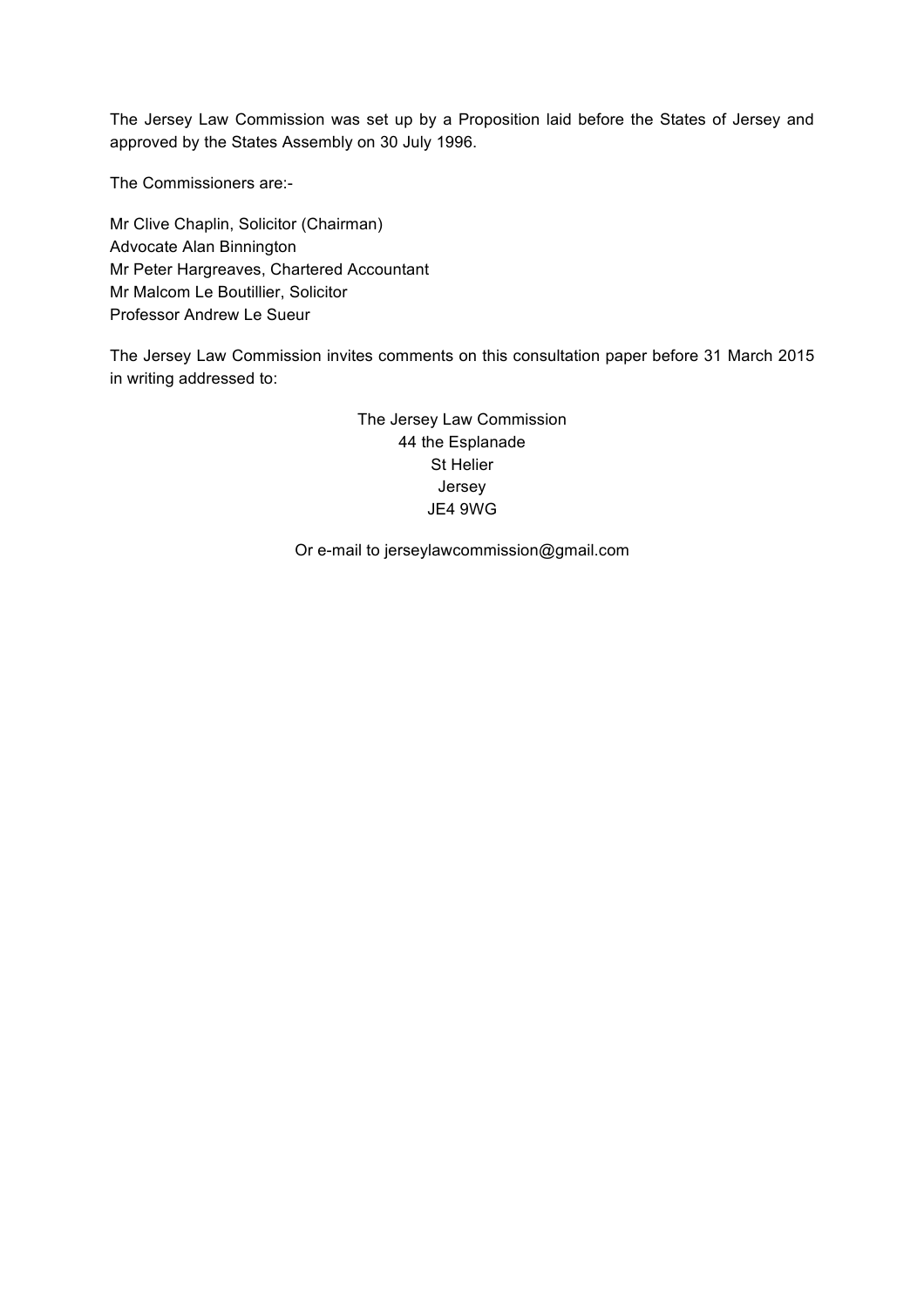## **CONTENTS**

| $\mathbf{2}$ |  |
|--------------|--|
| 3            |  |
| 4            |  |
| 5            |  |
| 6            |  |
|              |  |
| 8            |  |
| 9            |  |
| 10           |  |
| 11           |  |
| 12           |  |
| 13           |  |
| 14           |  |
| 15           |  |
| 16           |  |
| 17           |  |
| 18           |  |
| 19           |  |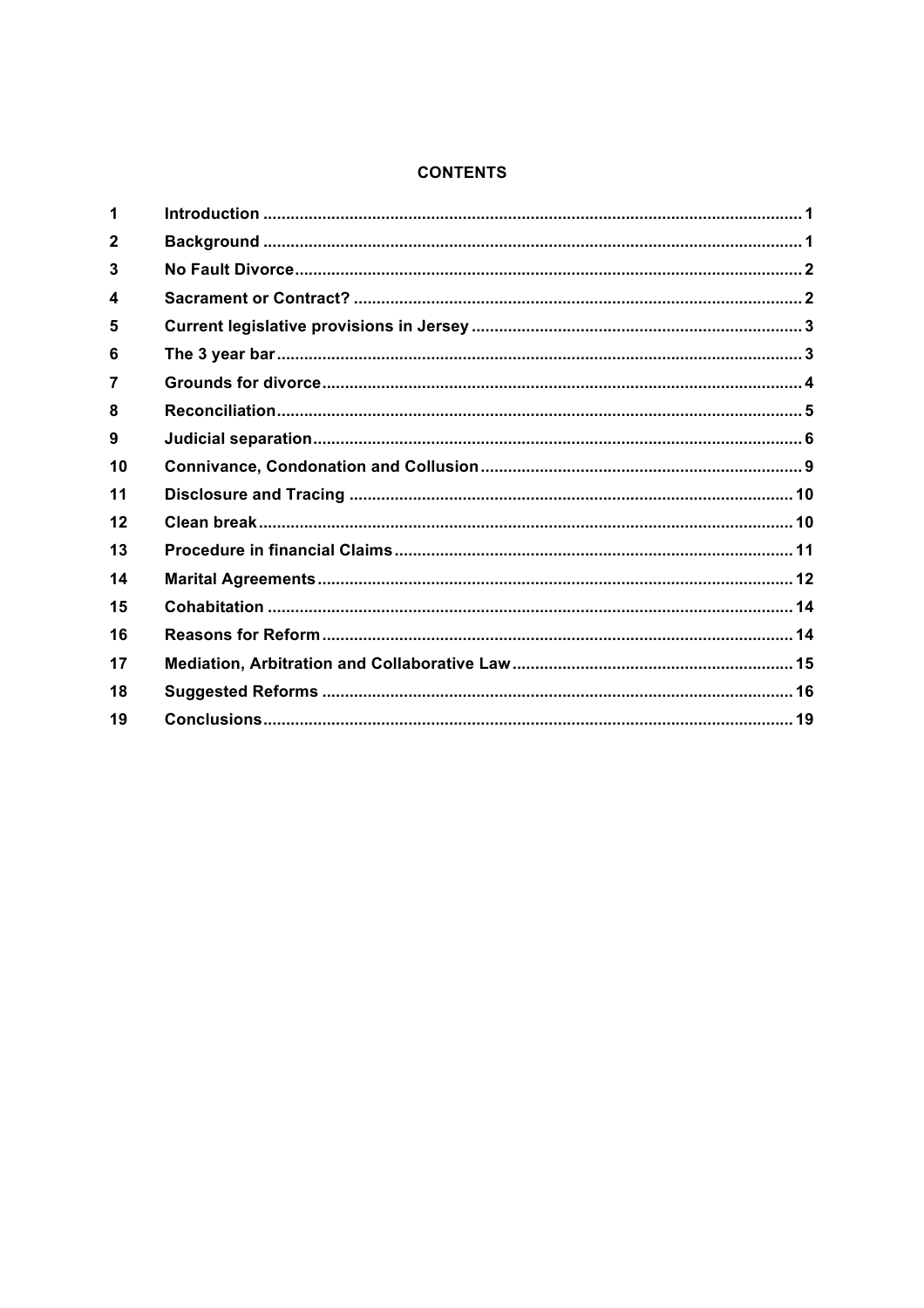## 1 **Introduction**

- 1.1 The purpose of this report is to consider divorce law in Jersey and to look at whether the current divorce law meets the needs of society in the 21st century. The report seeks to:
	- (a) give a brief background to the development of the law relating to divorce in Jersey;
	- (b) set out the current legislative framework in respect of divorce and ancillary matters indicating particular areas which may be anachronistic or otiose today;
	- (c) provide reasons for the need for reform;
	- (d) make proposals for reform, the most significant proposal being a move to no fault divorce in all cases, so that the basis for a divorce would be the irretrievable breakdown of the marriage making it unnecessary for the petitioner to prove adultery, desertion or unreasonable behaviour by the other spouse.

#### 2 **Background**

- 2.1 Divorce is a matter of great significance to many people in Jersey typically between 240 and 260 couples a year petition for divorce (see Appendix 2). Private family law affects more than just those couples involved in divorce proceedings as petitioner and respondent. The children and wider families of separating and divorcing spouses are inevitably caught up in the process and affected by outcomes, especially where there are contested court proceedings. There is also an impact on wider society in terms of housing, welfare benefits and calls on the health and education services. Divorce can affect people's incomes, wealth and emotional well-being, detrimentally. Divorce reform (including dissolution of civil partnerships) itself is a discrete matter, but inevitably also needs to take into account financial remedies on divorce and dissolution and separation. This report will concentrate on divorce reform but the breakdown of relationships between unmarried cohabiting couples is another area of private law which should also be looked at with a view to reform of the current system. The law relating to children in Jersey has been subject to statutory change relatively recently and applications can be made in respect of children independently of divorce or dissolution proceedings.
- 2.2 The law relating to divorce in Jersey is contained in the Matrimonial Causes (Jersey) Law 1949 (as amended) and the Matrimonial Causes Rules 2005. The date of 1949 would suggest that divorce law in Jersey is indeed in need of reform, but in fact the 1949 Law is a much amended law<sup>1</sup> and in some ways is more modern in its approach than the corresponding legislation in England and Wales, notably the provision in Jersey for divorce being available on the basis of separation for one year with consent. Unfortunately, not all the helpful amendments to the English law have been replicated in Jersey. Also, with a much amended Law inconsistencies creep in and the grafting of new

 <sup>1</sup> See Appendix 1 - Chronology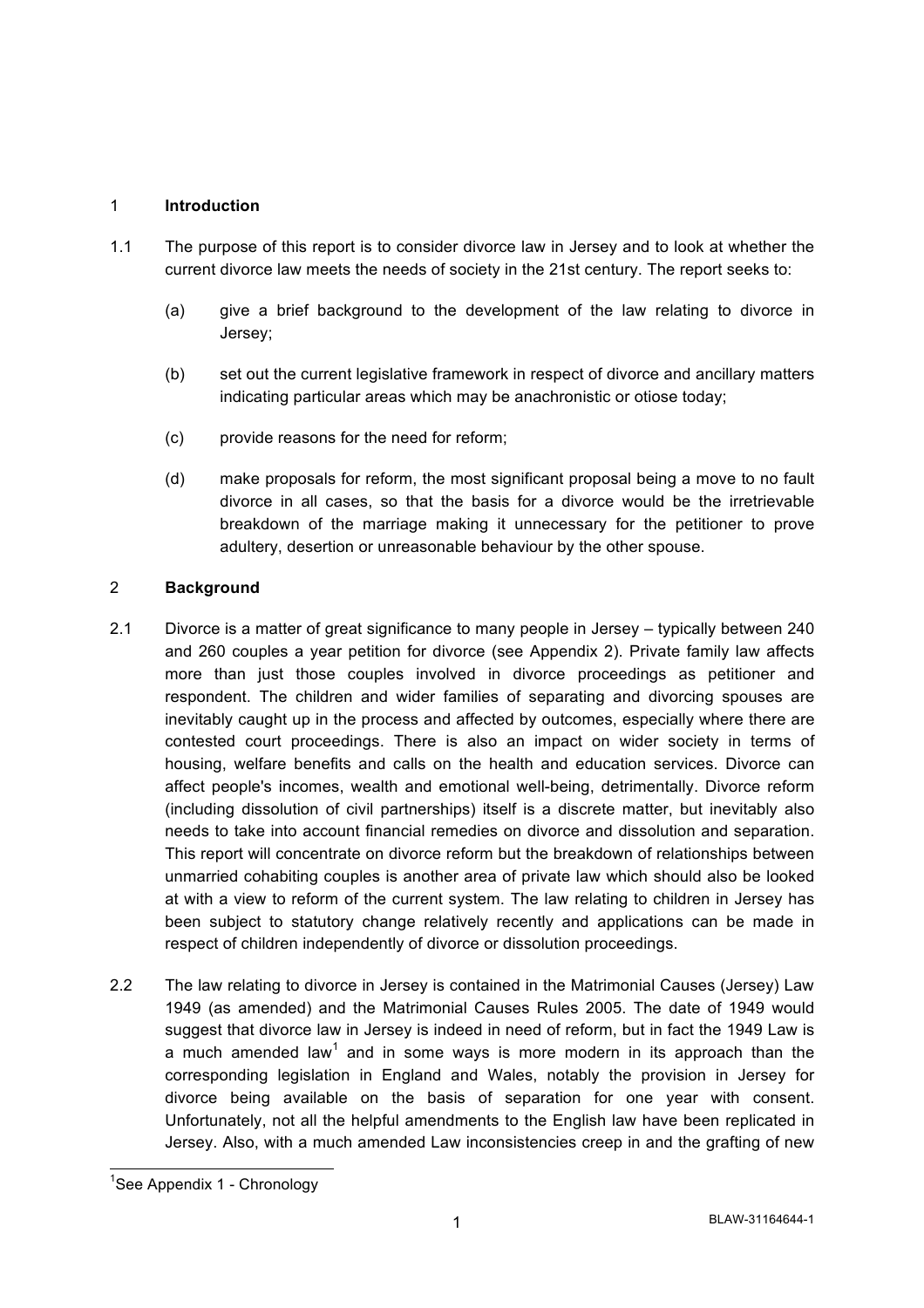concepts in one area of a statute which are not carried through across the board leads to corresponding difficulties with other areas. More significantly, the 1949 Law harks back to an era long gone, where the social mores of the time were very different and there was far less equality in society. Family life has changed considerably since 1949 and wholesale changes to the current law on divorce are needed to reflect this. However, rather than continuing the pattern of amending the 1949 Law, the time has perhaps come for a more radical change, to move to "no fault" divorce by way of a new Family (Jersey) Law.

## 3 **No Fault Divorce**

- 3.1 England and Wales is one of the few legal systems to retain fault as the basis for divorce. In England and Wales attempts were made to change the law on divorce to remove the elements of fault in the 1990s with the passing of the Family Law Act 1996. That legislation was innovative and forward thinking, but in the context of the political landscape at the time, was amended to such an extent during its passage through Parliament that when there was a change of government in 1997 it was put aside, never brought into force and was repealed by the Children and Families Act 2014. But the issue of fault-based divorce remains a live one in England and Wales. The 2013 Grant Thornton Matrimonial Survey shows that the highest priority for law reform among family lawyers was the introduction of no fault divorce, closely followed by protection for cohabiting couples and the introduction of binding marital agreements.**<sup>2</sup>**
- 3.2 In Jersey, there may be fewer obstacles to law reform in the family law arena and it may be that with well thought through proposals, the law relating to the dissolution of marriage (and civil partnerships) and the provision of financial remedies can be brought up to date without the opposition that beset the passage of the 1996 Act in England and Wales.
- 3.3 Originally divorce, like probate, was the preserve of the Ecclesiastical Court in Jersey. The 1949 Law empowered the Royal Court to "grant decrees of dissolution and nullity of marriage, of judicial separation and of restitution of conjugal rights, and to make provision for matters incidental thereto". The 1949 Law has been amended over the years and case law has developed following the English lead. One significant element of modern English divorce law which was not brought into Jersey law is the concept of irretrievable breakdown of the marriage as being the only ground for divorce, although still having to be evidenced by several "facts" such as adultery, unreasonable behaviour or separation<sup>3</sup>. It is unclear why this change was not incorporated into the Jersey law when others were.

## 4 **Sacrament or Contract?**

4.1 Divorce and the ease or otherwise with which it can be achieved has, given its origins, for many years been influenced by religious ideas about the sanctity of marriage. In fact, despite the perception within church circles, in England, divorce ceased to be a religious matter on the passing of the Matrimonial Causes Act 1857 which brought divorce into the secular courts. In 1858 there were 300 divorce petitions in contrast to the 3 the previous year, when a private Act of Parliament had been necessary. Before the coming into force

 <sup>2</sup> Grant Thornton, *Matrimonial Survey 2013* (10th edition), available online at <http://www.grantthornton.co.uk/Global/Publication\_pdf/Matrimonial-Survey-2013.pdf>

<sup>&</sup>lt;sup>3</sup>Introduced into English law by the Divorce Reform Act 1969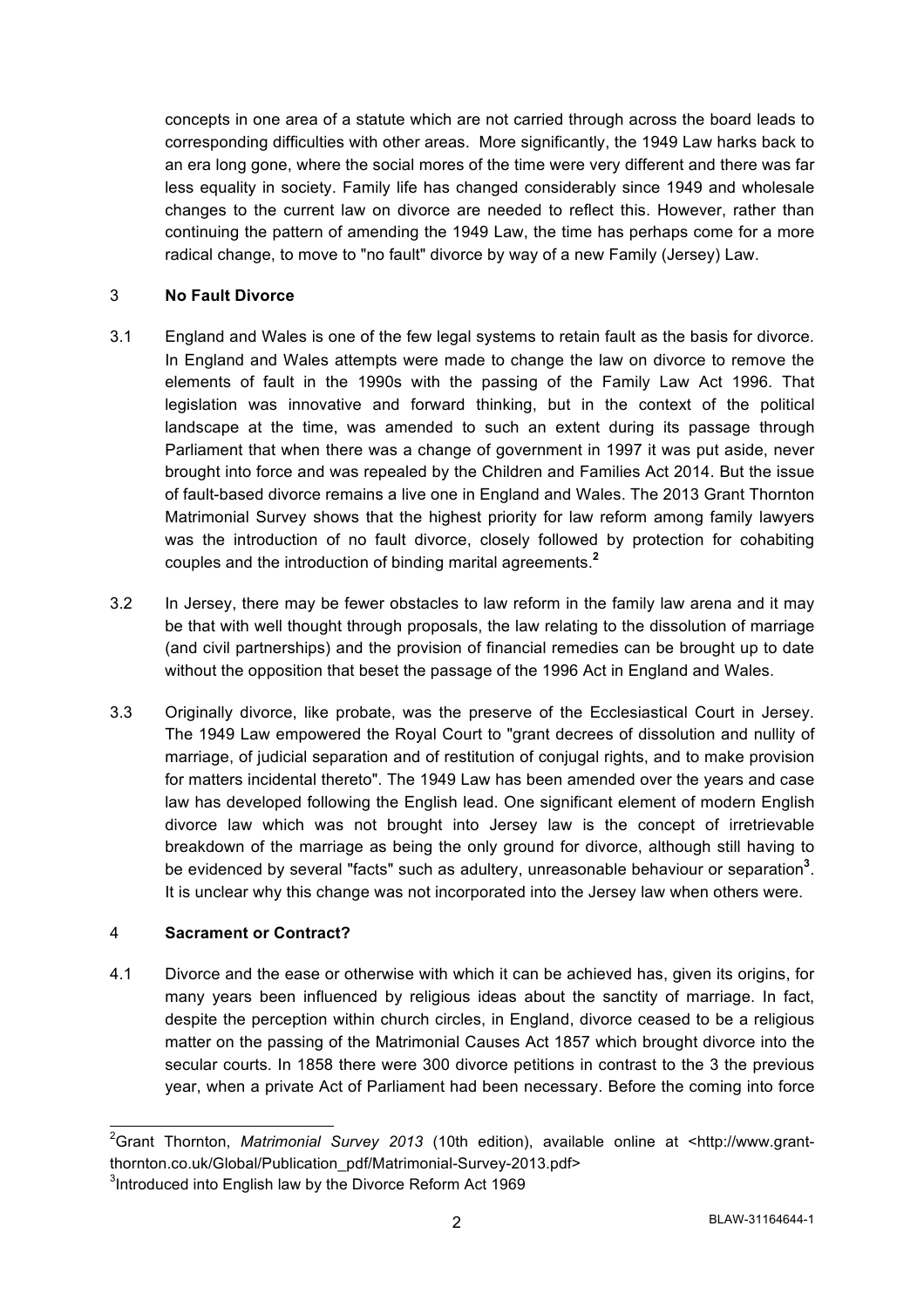of the Marriage Act 1836 there was no concept of civil marriage as is known today, only marriages celebrated in church being valid, in England. In Jersey these provisions were adopted in 1842.<sup>4</sup> The availability of both religious and civil marriages (and now civil partnerships) has had an impact on the way divorce or dissolution is viewed in society generally, some seeing marriage as a religious sacrament, as it was in Jersey before 1842 and others taking the view that all marriages, both religious and civil, are in fact simply contracts. Over the past 150 years marriage, divorce and personal relationships have changed beyond all recognition, many changes being linked to the emancipation of women and the increasingly secular nature of society as well as marriage. The aims of a good divorce law however, remain, as described by the English Law Commission in  $1966^{5}$ 

- 4.2 "...to buttress, rather than undermine, the stability of marriage, and when, regrettably, a marriage has irretrievably broken down, to enable the empty legal shell to be destroyed with the maximum fairness and the minimum bitterness, distress and humiliation."
- 4.3 A belief in the value of marriage as an institution and a desire to support marriages wherever possible is not incompatible with a system that moves away from blame when a marriage has broken down.

## 5 **Current legislative provisions in Jersey**

5.1 The Matrimonial Causes (Jersey) Law 1949 enables the Royal Court to grant decrees of dissolution and of nullity of marriage and of judicial separation. The Civil Partnership (Jersey) Law 2012 makes similar provision in respect of civil partnerships.

## 6 **The 3 year bar**

6.1 No divorce petition may be filed with the court until the parties have been married or in a civil partnership for more than 3 years. This 3 year bar is one of the areas where the law in Jersey differs from that in England and Wales and also Guernsey and Scotland. Designed to encourage people to work at their marriages, this period before which a divorce petition can be filed was reduced to one year in England almost 30 years ago and has never existed in Guernsey or Scotland. Today, when couples frequently live together for lengthy periods before marrying, the purpose of a requirement to have been married for any period of time before being able to divorce is unclear, especially given the availability of judicial separation, property and maintenance settlements and orders in relation to children enabling couples to be divorced in all but name within 3 years of marriage. An explanation may be that the 3 year bar was included in the 1949 Law following on from the English Matrimonial Causes Act 1937. The bar was a late addition to the 1937 Bill, which widened the grounds for divorce and the bar appears to have been included in order to ease the passage of the Bill through the House of Commons, that is, primarily for political reasons. The rationale for limiting access to divorce in short marriages was public policy, to safeguard against irresponsible or trial marriages and to

 <sup>4</sup> Loi (1842) Sur L'Etat Civil established a register of births marriages and deaths and enabled civil marriages to take place in Jersey

<sup>5</sup> Law Commission of England and Wales, *Reform of the Grounds of Divorce: The Field of Choice*, Law Com No. 6.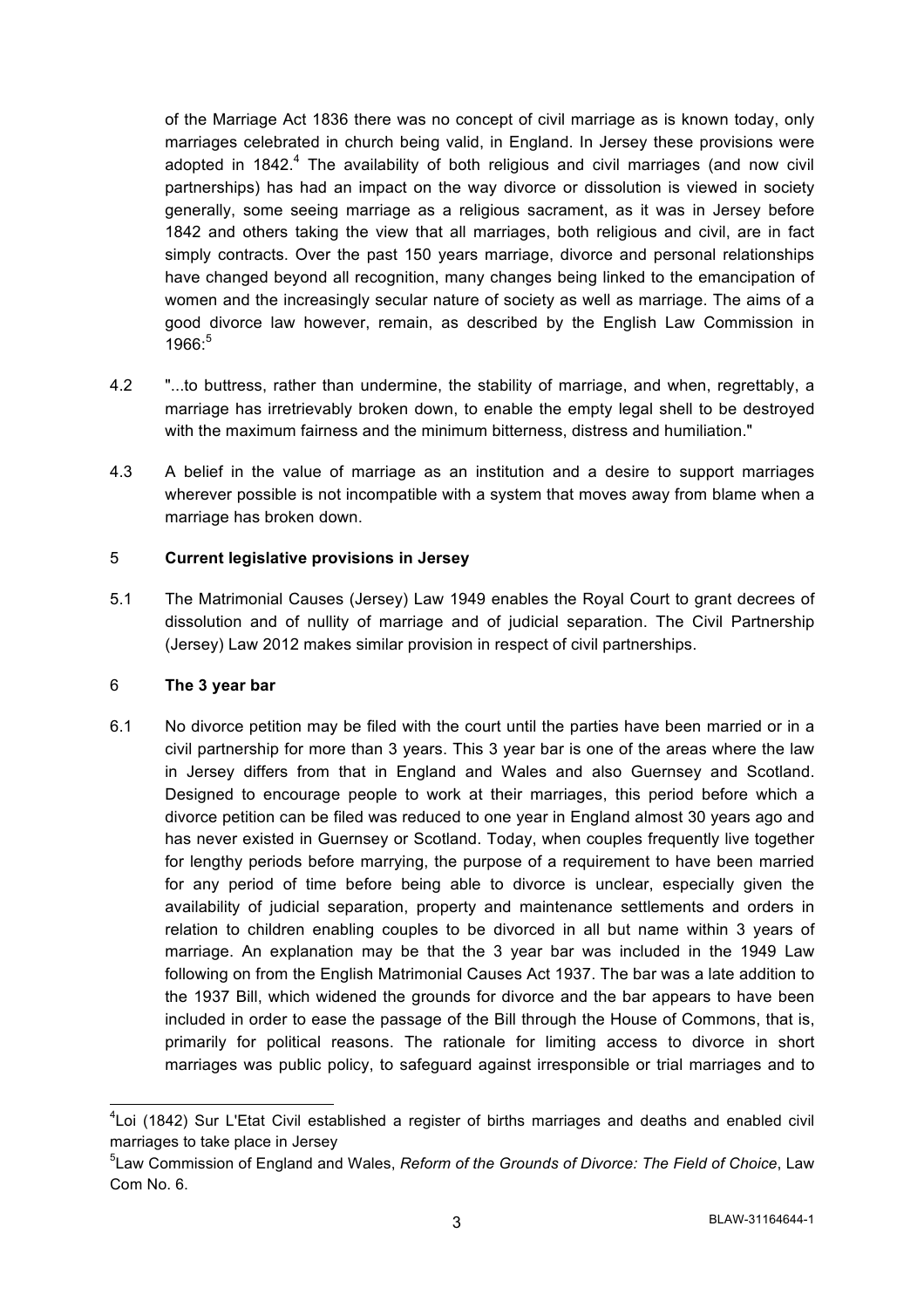increase stability during the "difficult early years". $6$  It was also considered that the 3 year bar would deter hasty remarriage.

- 6.2 It is possible to obtain a divorce within 3 years of marriage if the case is one where exceptional hardship is suffered by the petitioner or there is exceptional depravity on the part of the respondent. In giving leave for a petition to be filed within 3 years of marriage the court must have regard to the interests of any children and consider whether there is any prospect of reconciliation between the parties before the 3 years have expired. This is the only reference to reconciliation in the whole of the current Matrimonial Causes (Jersey) Law.
- 6.3 The inability to petition for divorce within 3 years of marriage, even where there is abuse (not amounting to exceptional depravity) or adultery is a cause of distress to those unable to escape their unhappy marriages. The populations of Guernsey and Scotland do not appear to have suffered without a 3 year bar. A bar was considered<sup>7</sup> when Scottish divorce law was reformed by the Divorce (Scotland) Act 1976 but it was concluded that the provision was unnecessary as the statistics gave little support to the view that time restrictions made any material contribution towards the objectives of a good divorce law. The English position is now that there is a mandatory one year bar, there no longer being any discretion to allow a petition to be issued before the first anniversary of the marriage for any reason. It is proposed that the law in Jersey should be changed to be the same as in Guernsey and Scotland and there should be no restriction on issuing a divorce petition at any time after marriage. There is no public interest in preventing people from divorcing if their marriage has broken down within the first 3 years.

## 7 **Grounds for divorce**

- 7.1 The grounds for divorce are found in Article 7 of the 1949 Law. They are a mixture of old grounds, some dating back from the enactment of the Law in 1949 and some more recent in origin. There are grounds based on fault and grounds based on separation. The "fault" grounds are that the respondent:
	- (a) Has since the celebration of the marriage committed adultery and the petitioner finds it intolerable to live with the respondent;
	- (b) Has deserted the petitioner without cause for a period of at least 2 years immediately preceding the presentation of the petition;
	- (c) Has since the celebration of the marriage behaved in such a way that the petitioner cannot reasonably be expected to live with the respondent;
	- (d) Is incurably of unsound mind and has been continuously under care and treatment for a period of at least 5 years immediately preceding the presentation of the petition; or

 <sup>6</sup> Law Commission of England and Wales report, "Time Restrictions on Presentation of Divorce and Nullity Petitions" (1982) Law Com No 116 para 2.14 <sup>7</sup>ibid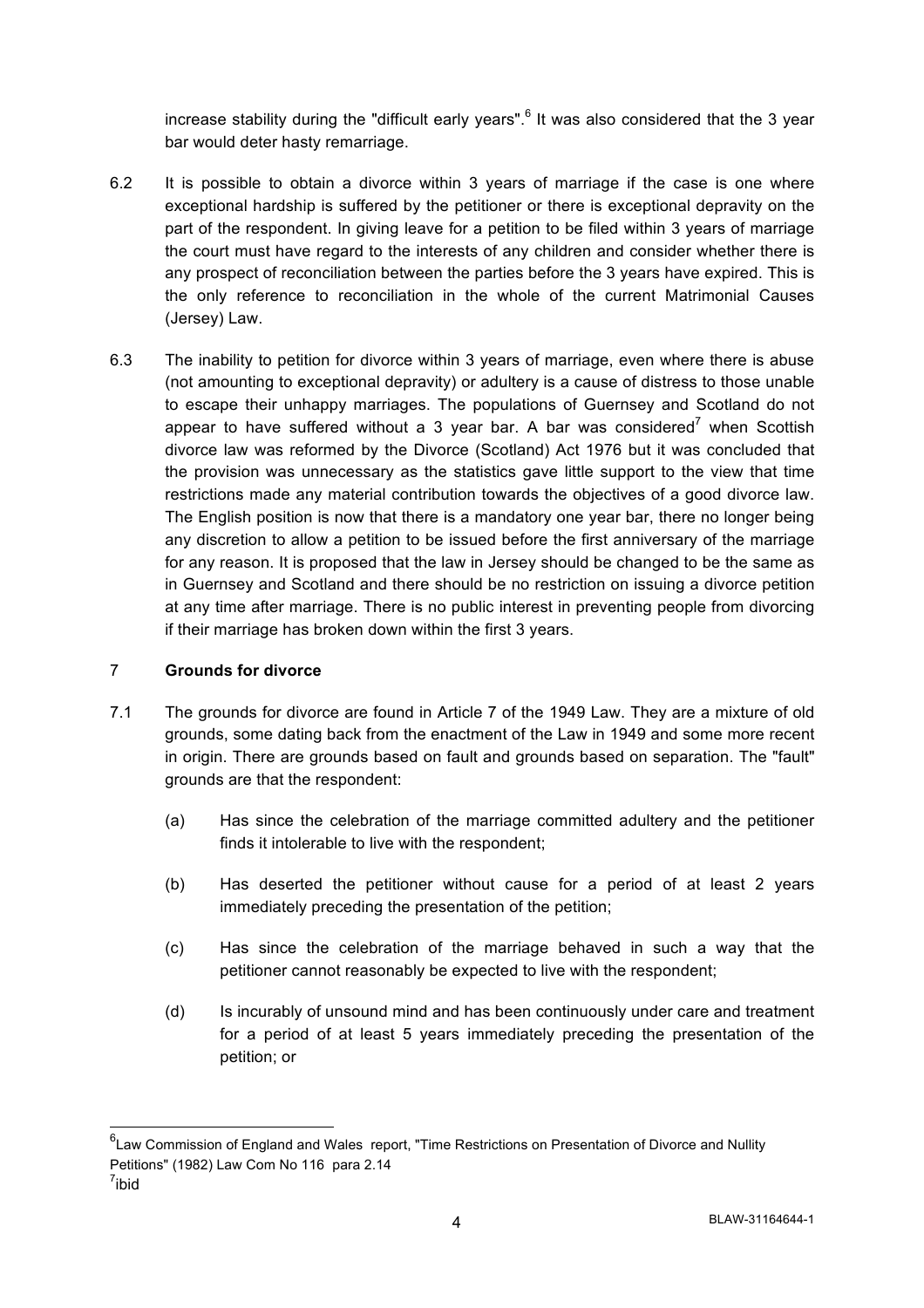- (e) Is serving a sentence of imprisonment for life or for a term of not less than 15 years.
- 7.2 Grounds b) d) and e) are rarely used<sup>8</sup>, if ever. Where adultery is used as a ground, unlike in England and Wales where the adultery can be described as being with a person the petitioner does not wish to name (as opposed to "unknown") the co-respondent has to be named<sup>9</sup>, served and respond to the proceedings, unless there are "special grounds"<sup>10</sup> not to do so. This can raise the emotional temperature and reduce the chances of financial and children matters being resolved amicably. It also increases the costs if there is no admission of adultery. The most commonly used of the "fault" grounds is behaviour (commonly referred to as "unreasonable behaviour")**.** The test is subjective and objective, that is, the question is: "would any right thinking person come to the conclusion that this [husband] has behaved in such a way that this [wife] cannot reasonably be expected to live with him taking into account the whole of the circumstances and the characters and personalities of the parties?". $11$  As a consequence the particulars of behaviour do not necessarily need to be very strong with the result that there are very few marriages where it would not be possible to found a petition on this ground.
- 7.3 Of the separation grounds, Article 7(2) of the 1949 Law indicates that a petition may be presented on the basis that the parties to the marriage:
	- (a) have lived apart for a continuous period of at least one year immediately preceding the presentation of the petition and the respondent consents to a decree being granted; or
	- (b) have lived apart for a continuous period of at least 2 years immediately preceding the presentation of the petition.
- 7.4 These grounds differ from the single ground in England and Wales of "irretrievable breakdown of the marriage".
- 7.5 Very few divorces are defended<sup>12</sup>, and even when they are there are very few people who cannot get divorced if they choose to do so. There are provisions for the refusal of a divorce in a separation case if the dissolution of the marriage would result in grave financial or other hardship<sup>13</sup> and that it would, in all the circumstances, be wrong to dissolve the marriage, but again, this is a little used provision.

## 8 **Reconciliation**

8.1 It is interesting that unlike the English law, Jersey law does not encourage or even condone or facilitate reconciliation when parties are within divorce proceedings or are separated prior to the issue of a petition. A modern divorce law should encourage

<sup>&</sup>lt;u>essee</u><br>
See Appendix 2 divorce statistics

<sup>9</sup> Rule 6 Matrimonial Causes Rules 2005

<sup>&</sup>lt;sup>10</sup>Article 17(1) Matrimonial Causes (Jersey) Law 1949

<sup>11</sup>*Livingstone-Stallard v Livingstone-Stallard* [1974] 2 All E R 766 at 771

 $12$ In Jersey there have not been any defended divorces for many years according to the Judicial Greffe.

<sup>&</sup>lt;sup>13</sup>Article 10(1) Matrimonial Causes (Jersey) Law 1949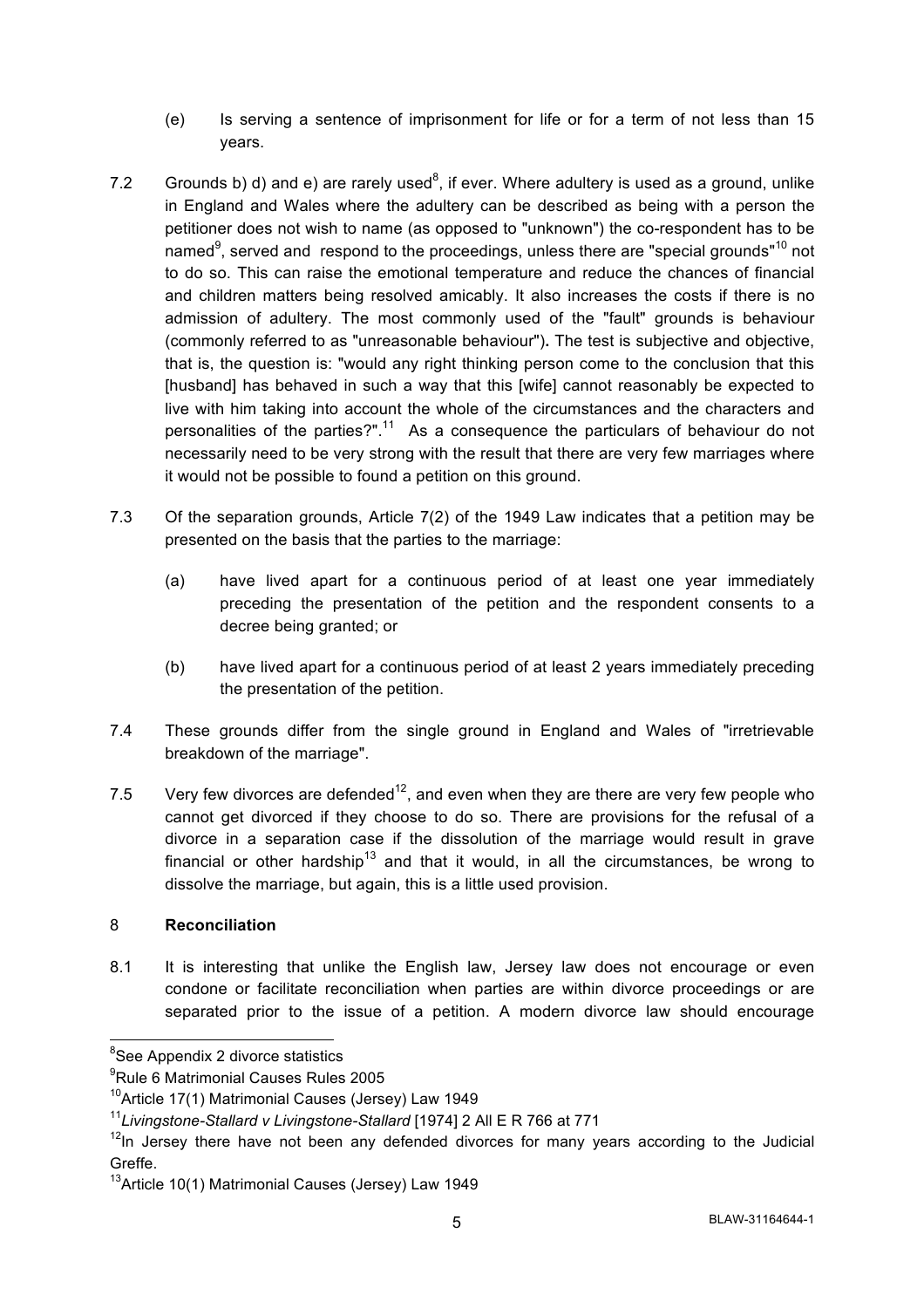reconciliation wherever possible. This will be easier to achieve if the requirement to apportion blame for the breakdown is removed.14 In England, every divorce petition has to be accompanied by a Certificate of Reconciliation, with the solicitor certifying whether or not the Petitioner has been given advice about reconciliation or referred to suitable agencies. This has in fact become just a matter of form filling in most cases, but at least the law encourages reconciliation to be considered and to be part of the advice given to a Petitioner when contemplating divorce. The court also has the power to adjourn proceedings in order to enable attempts to be made to effect reconciliation<sup>14</sup>. In Jersey, the law is such that reconciliation is actively discouraged<sup>15</sup>. It should be noted here that reconciliation in this context means that the parties consider their differences and, despite the potential availability of grounds for a divorce, decide to continue with their marriage. It is an entirely different concept from mediation. In mediation (dealt with below), parties who still wish to divorce or separate (ie are not reconciling) arrange the progress of their divorce and matters relating to the arrangements for children and any financial settlement through the medium of mediation.

- 8.2 The separation grounds for divorce were first introduced into Jersey law in 1979<sup>16</sup>, at which point the length of the separation required was the same as England (two years with consent and five years without). The Law was further amended in 1996<sup>17</sup> to the current position of a divorce being available for couples who have lived apart for a continuous period of one year with consent or two years without consent. Unlike in England, there is no provision for the separation to be interrupted to allow the parties to explore the possibility of reconciliation. This means that if the parties spend even one night together under the same roof, the period of separation has to start all over again. In fact, in one case<sup>18</sup>, where the couple spent a few nights together in a different jurisdiction, in someone else's house, that was considered to be sufficient to prevent a separation divorce, and the separation period had to start again. In England, in order to facilitate and encourage reconciliation, the period of separation can be stopped and restarted, allowing the parties to live together for up to six months without having to restart the period of separation.<sup>19</sup>
- 8.3 The combination of the 3 year bar, supposedly to encourage couples to try to succeed with their marriages and the lack of any express framework for reconciliation is an unfortunate inconsistency within the existing law. Hence the need for the abolition of the 3 year bar and the establishment of a divorce process which encourages reconciliation.

#### 9 **Judicial separation**

9.1 At one time married women had very few rights. They were not sui juris or "legally competent" until 1925 and they could not divorce their husbands as easily as their husbands could divorce them. Judicial separation, which freed them from the obligation to live with and provide conjugal services to their husbands followed on from the

18See *A* v *B* above fn13

 <sup>14</sup>Section 2(5) Matrimonial Causes Act 1973

<sup>15</sup>*A* v *B* [2010] JRC 157A

 $16$ Following the passing of the Matrimonial Causes (Amendment No.5) (Jersey) Law 1978

 $17$ Following the passing of the Matrimonial Causes (Amendment No.9) (Jersey) Law 1996

<sup>&</sup>lt;sup>19</sup>Matrimonial Causes Law 1973 s2(5)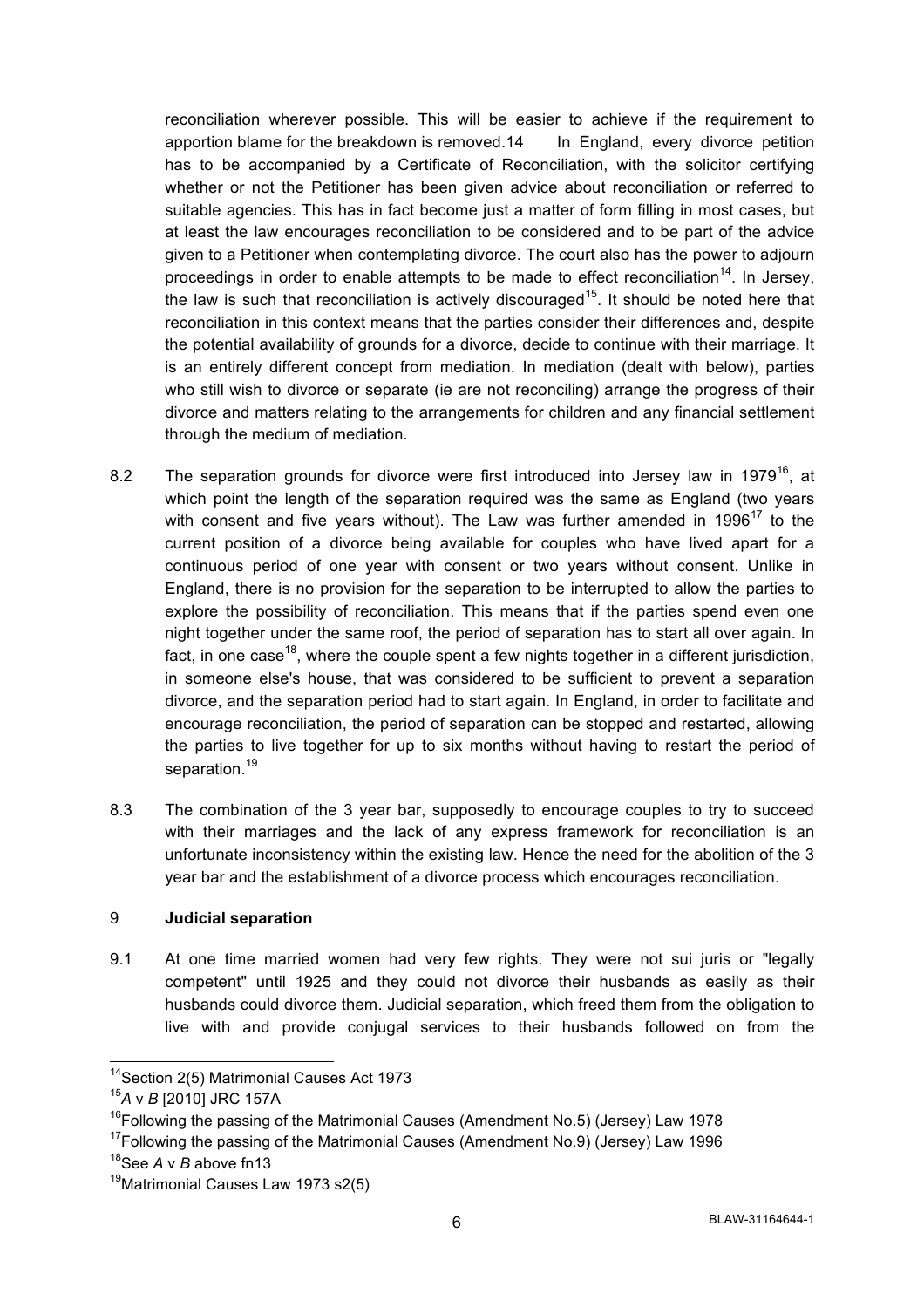ecclesiastical concept of a divorce a mensa et thoro.<sup>20</sup>Nowadays divorce and judicial separation are gender blind and based on the same grounds as divorce (except for an additional ground of "habitual drunkenness" in judicial separation which is not a ground for divorce). Judicial separation is rarely used as a remedy except when the parties cannot divorce because they have not been married for 3 years. There were 3 judicial separations in Jersey in 2012 and 3 in 2013.<sup>21</sup>

9.2 In keeping with the history of judicial separation being a remedy available to wives, the Law specifically states that a husband shall not be liable for "any engagement or agreement into which the wife may enter after the separation begins" except where the husband is not paying maintenance, in which case he is liable to pay for "necessaries" supplied for the use of the wife or children. This provision is inconsistent with the gender blind concept of judicial separation or divorce. It is of course highly unlikely that any shopkeeper would provide "necessaries" to a wife and expect to be paid by the husband today, even if they knew what "necessaries" were. Such a provision is outdated in the 21st century and it is proposed that neither husband nor wife should be liable to third parties for the debts of the other within marriage, following separation or on divorce. This of course would not do away with the responsibility of spouses to maintain each other.

#### Nullity

The current Matrimonial Causes (Jersey) Law is confusing in respect of nullity, stating at Article 18 that the court may decree the nullity of a marriage on any ground on which a marriage is "void or voidable or on any of the following grounds":

- (a) the continuing impotency of one party or of both parties to the marriage since the celebration thereof;
- (b) that the marriage was celebrated through fraud, threats or duress by the respondent upon or to the petitioner;
- (c) that the marriage has not been consummated owing to the wilful refusal of the respondent to consummate the marriage;
- (d) that the respondent was at the time of the marriage pregnant by some person other than the petitioner, unless the pregnancy resulted from intercourse which occurred between the respondent and a former husband during the subsistence of their marriage;
- (e) that the respondent was at the time of the marriage suffering from a venereal disease in a communicable form;
- (f) that either party to the marriage was at the time of the marriage of unsound mind or was then suffering from mental disorder of such a kind or to such an extent as to be unfitted for marriage and the procreation of children or subject to recurrent attacks of insanity or epilepsy;

 $^{20}$ a legal separation whereby parties no longer had to share "bed and board" but remained legally married.

<sup>21</sup>Judicial Greffe statistics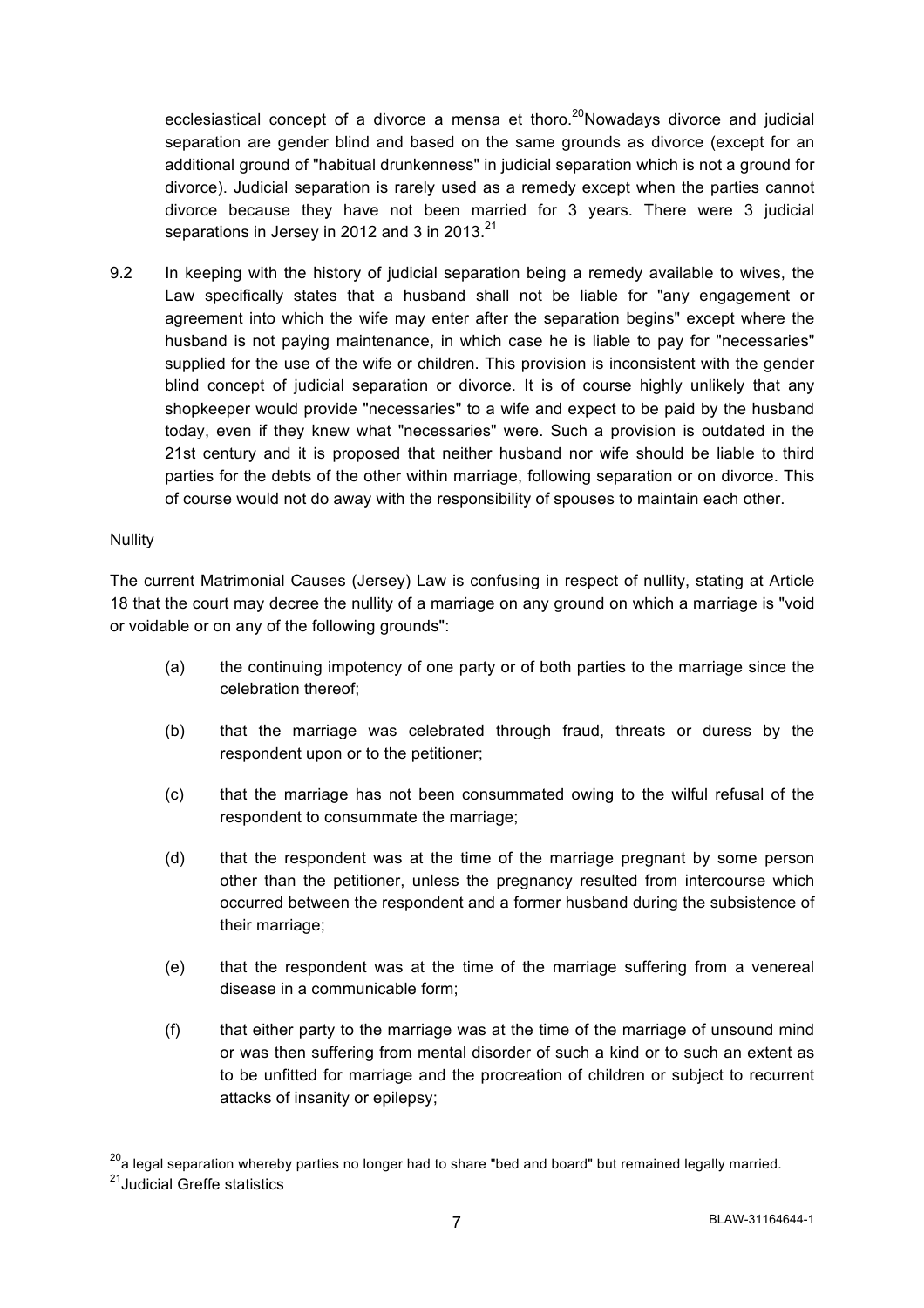- (g) that an interim certificate has, after the time of the marriage, been issued to either party to the marriage;
- (h) that either party to the marriage satisfies such conditions and has taken such steps, in an approved jurisdiction, for the recognition of his or her change of gender by that jurisdiction as –
	- *(i) are prescribed, in respect of that jurisdiction, by Order made by the Chief Minister, or*
	- *(ii) if no conditions and steps are prescribed under clause (i) in respect of that jurisdiction, satisfy the Court that, but for the fact that the parties are still married, the change of gender would be recognized by that jurisdiction;*
- *(i) that the respondent is a person whose gender at the time of the marriage had become the acquired gender:*

*Provided that, in the cases specified in sub-paragraphs (d), (e), (f) or (g), the court shall not grant a decree unless it is satisfied –*

- *(i) that the petitioner was at the time of the marriage ignorant of the facts alleged,*
- *(ii) that proceedings were instituted within a year from the date of the marriage, and that marital intercourse with the consent of the petitioner has not taken place since the discovery by the petitioner of the existence of the grounds for a decree.*

*Any child born of a marriage avoided pursuant to paragraph (1)(b), (c), (e), (f), (g) or (h) shall be a legitimate child of the parties thereto notwithstanding that the marriage is so avoided.*

*Without prejudice to paragraph (1), the court shall not grant a decree of nullity under Article 18(1) on the ground mentioned in sub-paragraph (g) of that paragraph unless it is satisfied that proceedings were instituted within 6 months of the date of issue of the interim certificate.*

http://www.jerseylaw.je/Law/display.aspx?url=lawsinforce%2fconsolidated%2fl2%/2fl2.65 0\_MatrimonialCausesLaw1949\_RevisedEdition\_1January2013.htm-EN-0038

*In any proceedings for nullity of marriage, evidence of the question of sexual capacity or gender shall be heard in camera unless, in any case, the court is satisfied that in the interests of justice any such evidence ought to be heard in open court.*

*In this Article 'approved jurisdiction', 'interim certificate' and a reference to a person's acquired gender have the same respective meanings as in Article 1 of the Gender Recognition (Jersey) Law*

As all the grounds listed would appear to make a marriage voidable, the second "or" in the article appears to be otiose. The significant emphasis on sexual activity in relation to marriage is at odds with marriage in an era where sexual activity is not confined to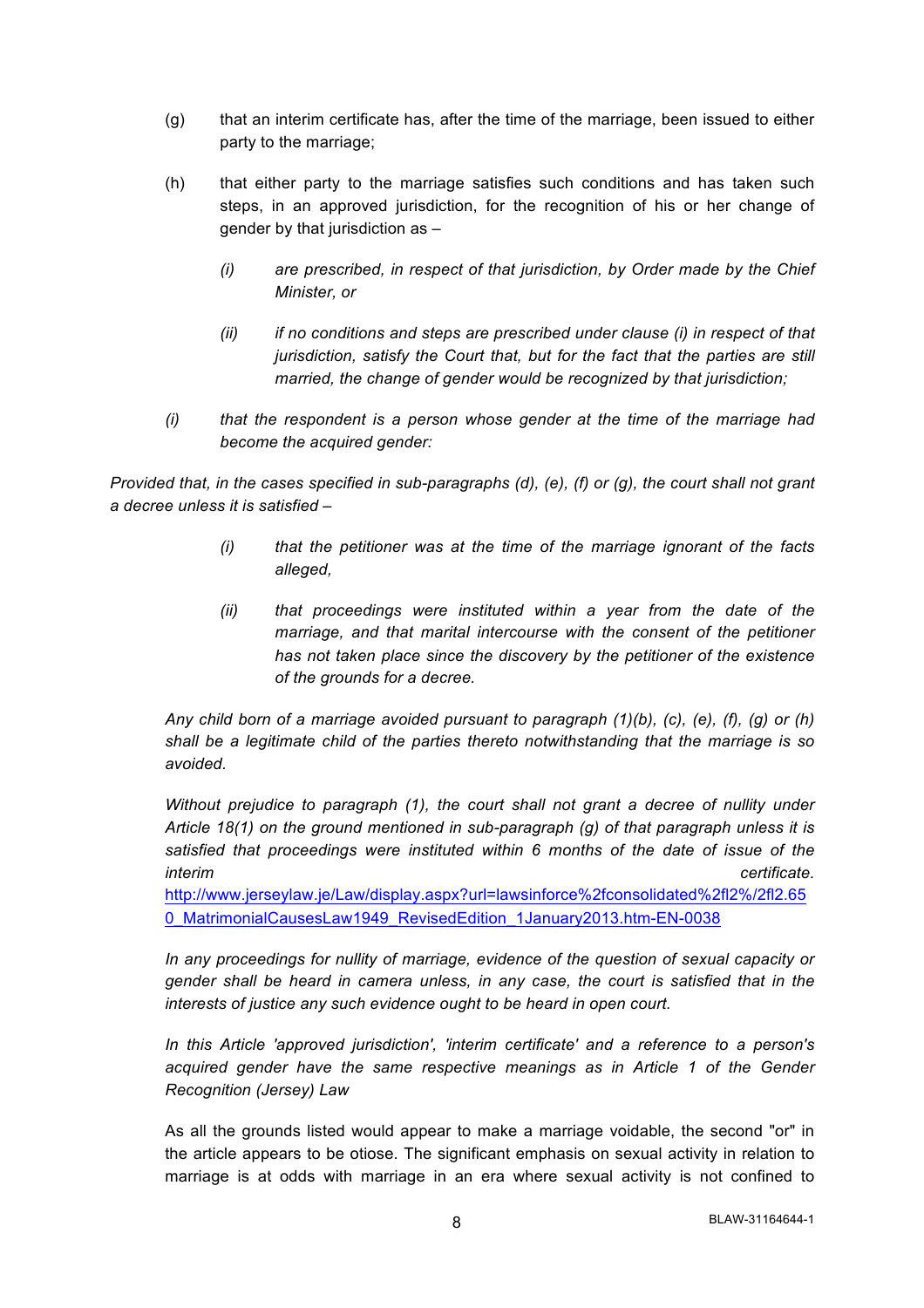marriage and when the Civil Partnership (Jersey) Law 2012 specifically excludes reference to consummation or impotence. A difference between the law relating to divorce and the law relating to the dissolution of a civil partnership is the reference to a marriage being capable of annulment on the basis that a party at the date of the marriage was "of unsound mind or was then suffering from mental disorder of such a kind or to such an extent as to be unfitted for marriage and the procreation of children or subject to recurrent attacks of epilepsy" (emphasis added). The corresponding provision in the Civil Partnership Law states: "that either party to the civil partnership was at the time of the formation of the civil partnership suffering from a mental disorder of a kind or to such an extent as to be unfit for civil partnership". This difference of wording alone indicates that the reference to epilepsy, at least, in current times is accepted as not acceptable today, is demeaning and discriminatory and should be changed. The omission of the reference to children in the Civil Partnership Law is probably because of perceived biological imperatives, but at a time when fertility can be controlled in ways not foreseen in 1949, it would seem unnecessary to link mental health and children in this way. It is perhaps unfortunate that when the Civil Partnership (Jersey) Law was passed, the opportunity was not taken to amend the Matrimonial Causes (Jersey) Law in line with the new statute.

#### 10 **Connivance, Condonation and Collusion**

- 10.1 Under the Matrimonial Causes Rules 2005 rule 5(1)(n) a divorce petition has to state whether there has been any connivance or condonation on the part of the petitioner and, except with a separation petition, that the petition is not presented or prosecuted in collusion with the respondent or co-respondent(s). These concepts were excised from English law more than 50 years ago<sup>22</sup> and certainly seem to be inconsistent with the availability in Jersey of a one year separation divorce.
- 10.2 In effect, despite the provisions of the law, it is possible to get divorced if you want to, even if your spouse does not. Having to jump through the hoops of the Matrimonial Causes (Jersey) Law 1949 just increases legal costs or work for the Judicial Greffe staff when people act in person and can inflame an already difficult emotional situation when it is necessary for there to be allegations of fault.
- 10.3 Under the Matrimonial Causes (Jersey) Law 1949 there is provision for financial orders to be made in respect of:
	- (a) child maintenance;
	- (b) spousal maintenance
	- (c) maintenance secured on capital assets;
	- (d) lump sums;
	- (e) property transfers (between spouses or to children),
	- (f) variation of trusts of marriage and separation settlements;

 <sup>22</sup>Matrimonial Causes Act 1963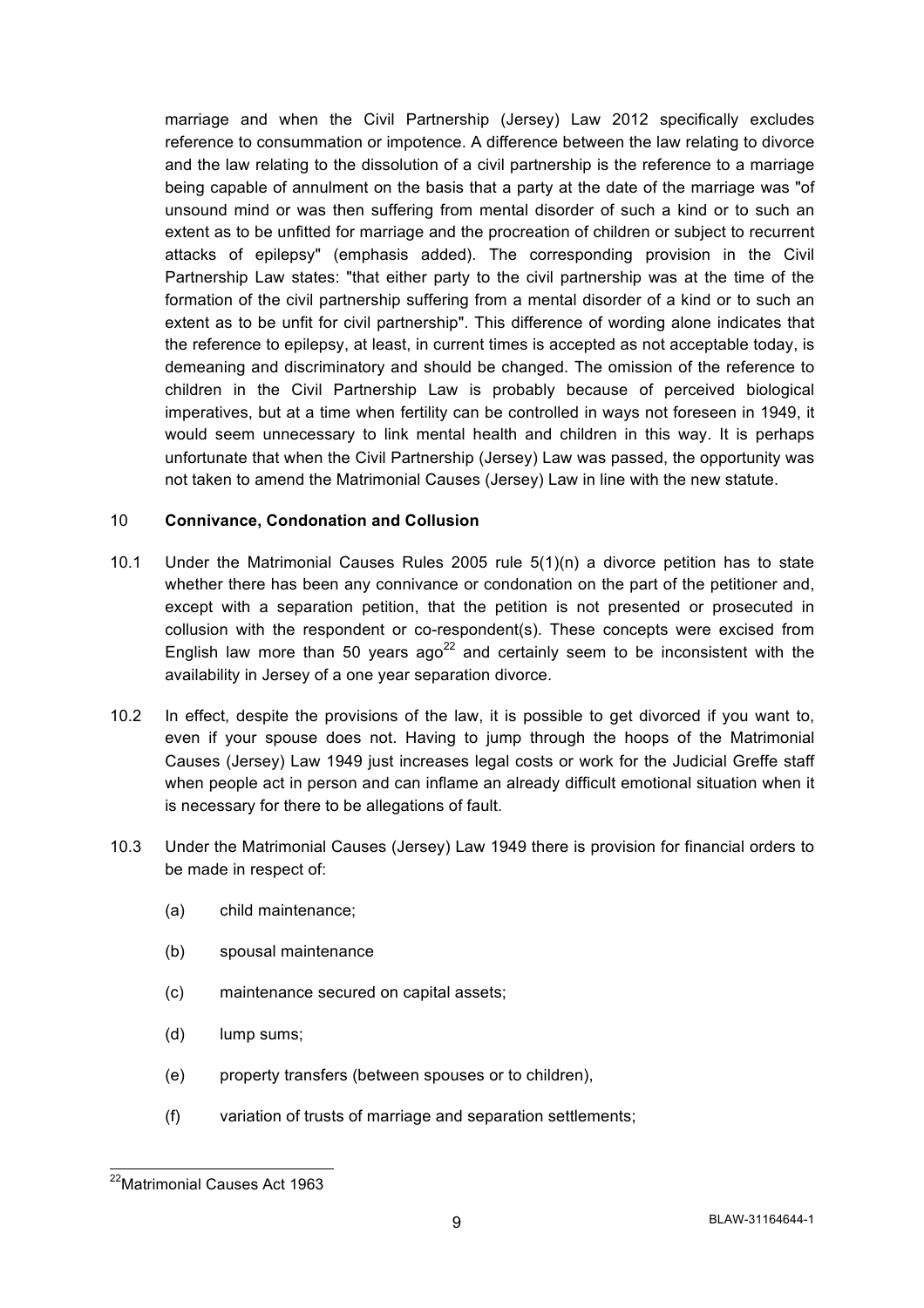- (g) orders for sale of property;
- (h) interim orders for the support of either party (these have been extended by case law to include interim maintenance in order to pay legal fees). $23$

In terms of the powers of the court, these are quite wide ranging. The only area where there is a potential lacuna that doesn't appear in the English legislation, is in relation to pensions. Currently, pension funds cannot generally be cashed in or transferred to third parties. Frequently in Jersey, especially with a large population employed in the finance industry in one guise or other, there are considerable pension assets. When the assets come to be divided on divorce, if a significant proportion of the assets of the parties consists of a large pension belonging to just one of them, it can be difficult to do justice in the division of assets if there are insufficient other assets to off-set the pension. In England and Wales this difficulty has been addressed by enabling "pension sharing" and "pension earmarking" orders. The latter are rarely used, but pension sharing orders can be a valuable tool for a family court judge tasked with dividing the assets fairly between the parties.

## 11 **Disclosure and Tracing**

11.1 In considering financial orders on divorce it is necessary to have full disclosure of all the assets. It is also necessary on occasion to safeguard those assets to prevent dissipation which may be attempted in order to avoid or limit financial orders. The court has considerable discretion when making financial orders but must take into account "all the circumstances of the case including the conduct of the parties to the marriage insofar as it may be inequitable to disregard it". This means that if a party transfers assets out of their ownership in order to frustrate a claim within divorce proceedings, that can be taken into account in the final order. However, there is currently no provision to "unpick" a disposition made to avoid an adverse order and so it is open to unscrupulous spouses to transfer assets to others to avoid meeting their responsibilities to their spouses. To try to retrieve assets in such cases involves tracing claims and possibly Pauline actions $^{24}$ . all of which can be expensive and time consuming. Having a provision within the family law legislation enabling the court to set aside such a disposition would simplify matters and would act as a deterrent to unscrupulous spouses.

#### 12 **Clean break**

12.1 It is generally accepted that wherever possible it is desirable for there to be a "clean break" between parties on divorce. This enables the parties to move on with their lives and provides certainty about what on-going liabilities there will be. However, the current law in Jersey does not allow the court to order a clean break, and the previous practice of allowing a clean break within a consent order (by dismissing Article 33 – Power to vary orders) has ceased following the recent case of C  $\vee$  D<sup>25</sup>.

 <sup>23</sup>*<sup>S</sup>* <sup>v</sup>*C* [2003] JLR Note 24 *K v P* [2009} JLR Note 42

 $24A$  Pauline action is a customary law action to set aside a disposition which has been made to avoid a debt. In England s37 of the Matrimonial Causes Act 1973 gives the Court a similar power in family cases.

<sup>&</sup>lt;sup>25</sup>[2013] JRC056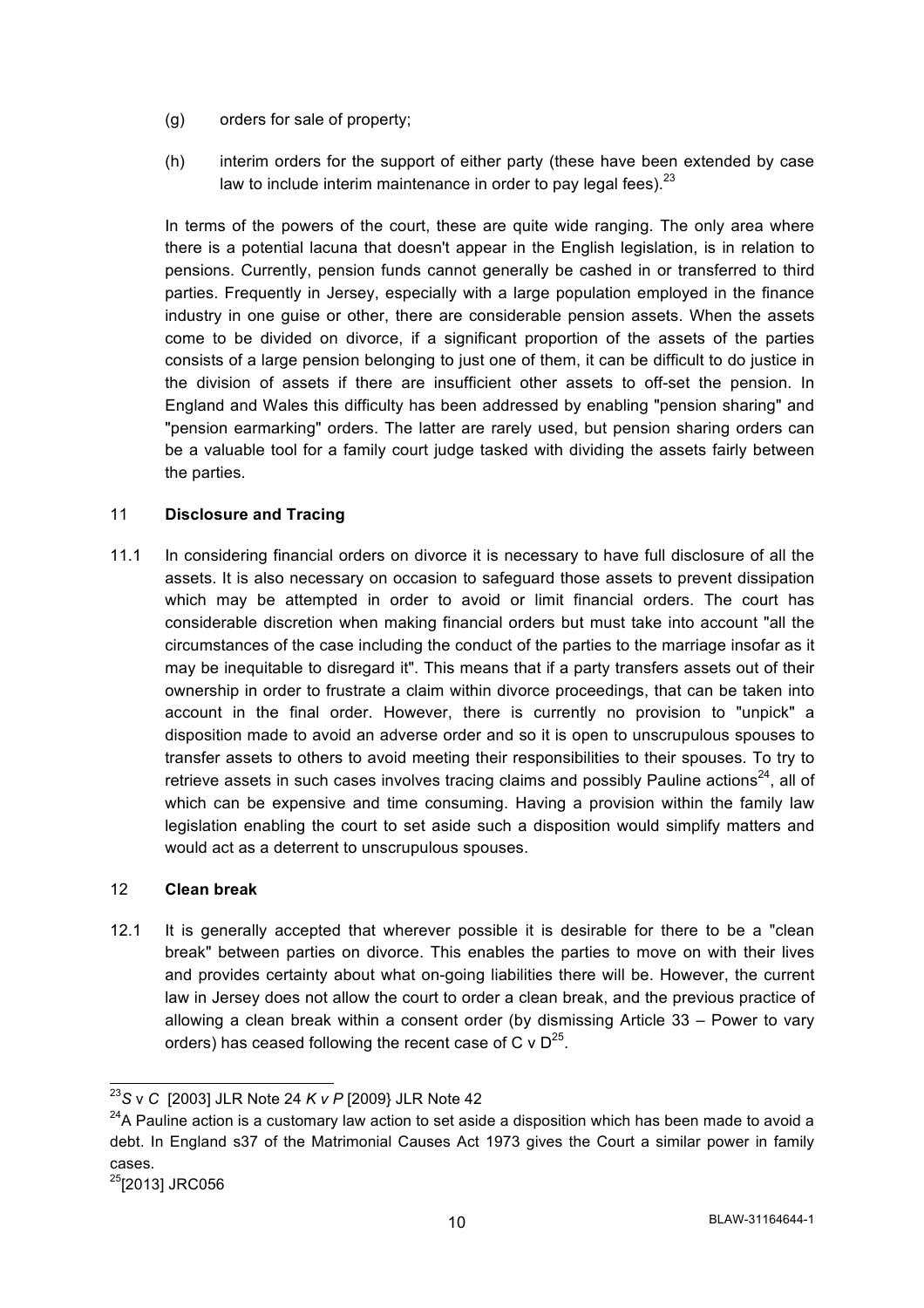12.2 The English law has a specific provision<sup>26</sup> placing a duty on the court, when exercising its powers in relation to financial provision, to consider terminating the financial obligations towards the other party as soon as is just and reasonable.

#### 13 **Procedure in financial Claims**

13.1 The current procedure in respect of financial claims within divorce proceedings is set out in the Matrimonial Rules 2005. These rules include the overriding objective:

#### **Overriding Objective**

- (a) The overriding objective of the Court is to deal with cases justly.
- (b) Dealing with a case justly includes, so far as is practicable
	- *(i) ensuring that the parties are on an equal footing;*
	- *(ii) saving expense*
	- *(iii) dealing with the case in ways that are proportionate –*
		- *(A) to the amount of money involved*
		- *(B) to the importance of the case*
		- *(C) to the complexity of the issues, and*
		- *(D) to the financial position of each party*
	- *(iv) ensuring that it is dealt with expeditiously and fairly; and*
	- *(v) allotting to it an appropriate share of the court's resources, while taking into account the need to allot resources to other cases*

#### **The Court shall seek to give effect to the overriding objective when it –**

- (a) exercises any power given to it by this Part; or
- (b) interprets any Rule.
	- *(3) The parties must help the Court to further the overriding objective.*
	- *(4) The Court shall further the overriding objective by actively managing cases.*
	- *(5) Active case management includes –*
		- *(i) encouraging the parties to co-operate with each other in the conduct of the proceedings;*

<sup>&</sup>lt;sup>26</sup>Section 25A Matrimonial Causes Act 1973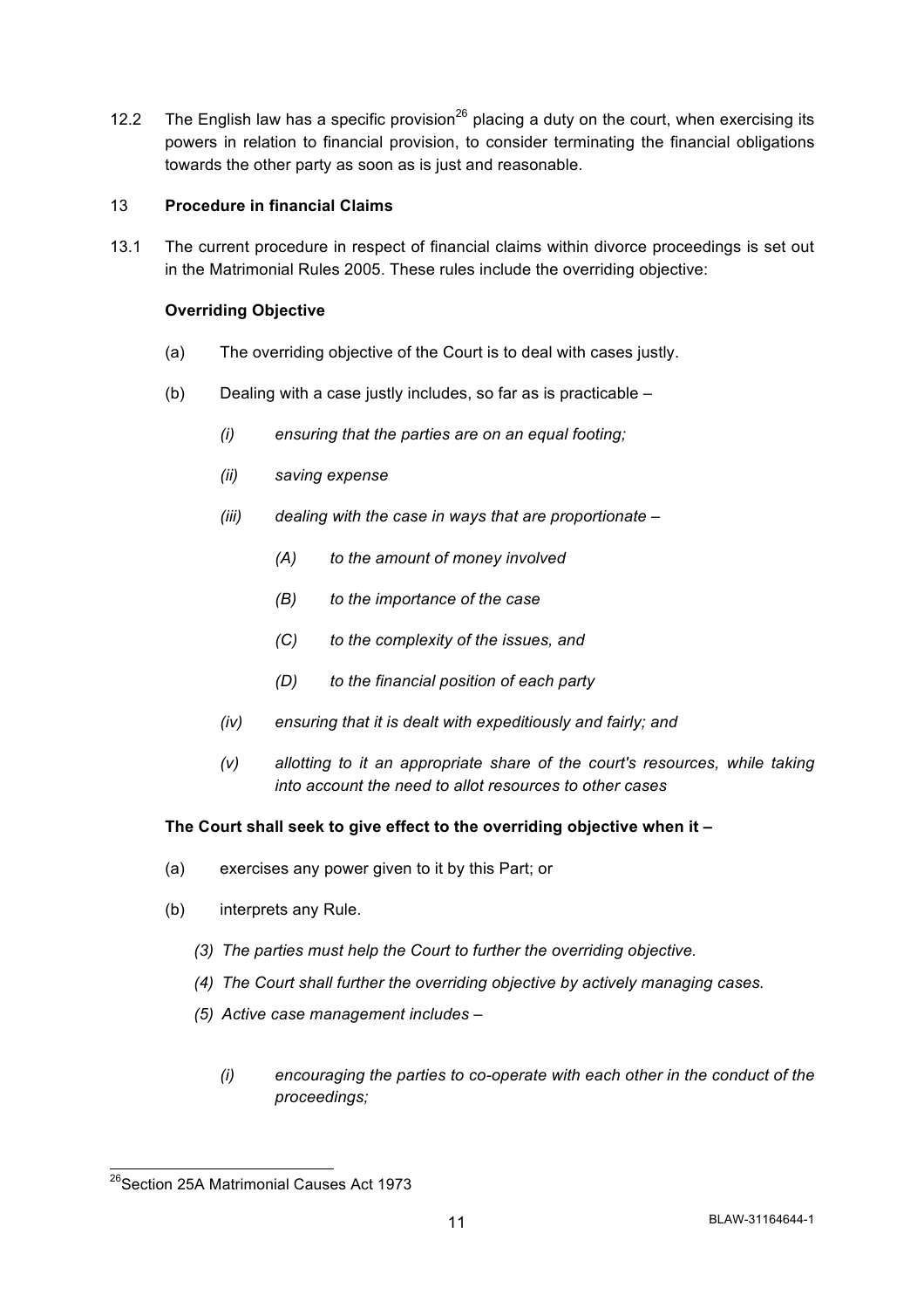- *(ii) encouraging the parties to settle their disputes through mediation, where appropriate;*
- *(iii) identifying the issues at an early date;*
- *(iv) regulating the extent of disclosure of documents and expert evidence so that they are proportionate to the issues in question;*
- *(v) helping the parties to settle the whole or part of the case;*
- *(vi) fixing timetables or otherwise controlling the progress of the case;*
- *(vii) making use of technology; and*
- *(viii) giving directions to ensure that the trial of a case proceeds quickly and efficiently.*
- 13.2 The procedure was simplified when the 2005 Rules were brought into force. When an application is made for ancillary relief (a financial claim) at a preliminary directions hearing the progress of the case is mapped out. Sworn affidavits of means are ordered to be filed and exchanged followed by questionnaires relating to those affidavits, replies to questionnaires, and frequently schedules of deficiencies and responses to schedules of deficiencies. In England, although questionnaires can be raised, the judge determines which questions may be put to the other side, after affidavits of means have been filed and exchanged. This then limits the questions to those the judge feels will assist the case and which are proportionate. This limiting of questions and replies makes the information gathering part of the process more efficient and focussed. A similar procedure could be adopted in Jersey under the current Rules (questionnaires could be limited to those approved by the judge) but enshrining such a step within the Matrimonial Causes Rules would assist in reducing costs, increasing efficiency and reducing animosity between the parties.

## 14 **Marital Agreements**

14.1 One of the difficulties there is currently in respect of financial orders made on divorce, is a lack of certainty. The provisions of the Law are wide-ranging and give the Court considerable discretion in the way assets are divided on divorce. The starting point of an equal division, which has been established by case law in England originally<sup>27</sup>, followed by local decisions can be departed from by use of the "section 25 factors" in particular the needs of the parties:

25 (1) It shall be the duty of the court in deciding whether to exercise its powers .... to have regard to all the circumstances of the case including the following matters, that is to say -

(a) the income, earning capacity, property and other financial resources which each of the parties to the marriage has or is likely to have in the foreseeable future;

 <sup>27</sup>*White v White* [2001] 1 AC 596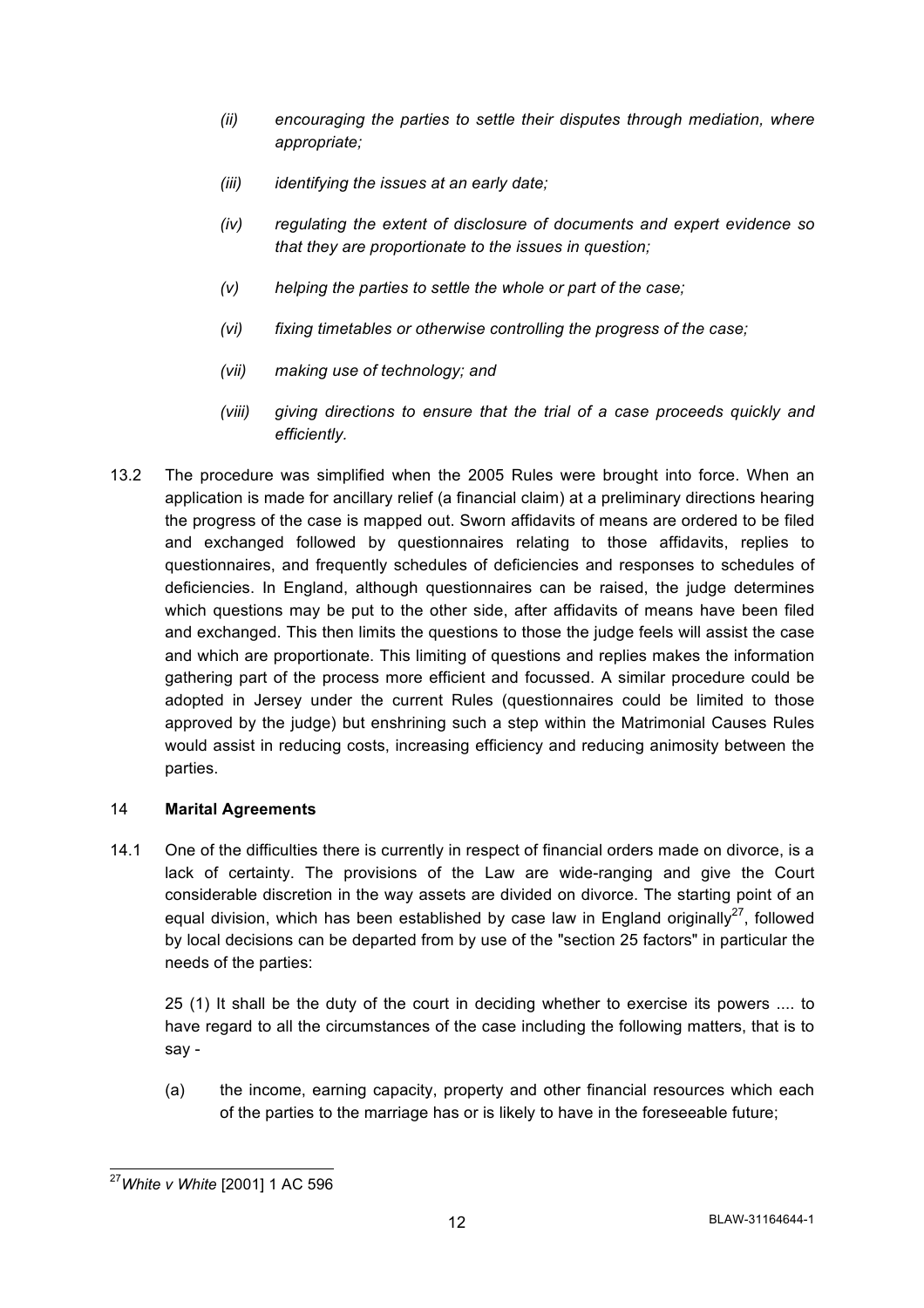- (b) the financial needs, obligations and responsibilities which each of the parties to the marriage has or is likely to have in the foreseeable future;
- (c) the standard of living enjoyed by the family before the breakdown of the marriage;
- (d) the age of each party to the marriage and the duration of the marriage;
- (e) any physical or mental disability of either of the parties to the marriage;
- (f) the contributions made by each of the parties to the welfare of the family, including any contribution made by looking after the home or caring for the family;
- (g) ...the value to either of the parties to the marriage of any benefit (for example, a pension) which ... (by reason of the divorce) ..that party will lose the chance of acquiring;..."
- 14.2 The Court in Jersey expressly sanctioned and encouraged reliance on these "section 25 factors" in Howarth v McBride28 and subsequent cases.
- 14.3 One way around this lack of certainty would be if couples could agree either in advance of their marriage29 or during their marriage but before divorce30 how assets should be divided in the event of a breakdown of the marriage. Such "marital agreements" are not currently binding in Jersey. The Court retains a full discretion to make any of the orders available to it, regardless of any prior agreement between the parties. That said, one of the factors to be considered, not just in s25 MCA but also in Article 29 of the Matrimonial Causes (Jersey) Law 1949 which specifies that:
- 14.4 Where a decree of divorce, nullity of marriage or judicial separation has been made, the court may, having regard to all the circumstances of the case including the conduct of the parties to the marriage insofar as it may be inequitable to disregard it and to their actual and potential financial circumstances, order ...
- 14.5 Entering into a pre or post nuptial agreement is likely to be classed as such conduct, especially if there have been few changes in the parties' circumstances since the making of the agreement.
- 14.6 In the absence of binding marital agreements it is difficult to predict what will happen on divorce if finances are not agreed and the Court is called upon to make an order. Where one or both parties have substantial assets acquired before the marriage or when they have responsibilities to former spouses and/or children from previous relationships, it can be important to them to be able to have some certainty about how their assets will be dealt with by the Court on divorce which is not possible at present. It is proposed that there be a presumption in favour of the terms of a marital agreement being binding on the parties if certain safeguards are in place (see below in recommendations).

 <sup>281984</sup> JJ1

<sup>&</sup>lt;sup>29</sup>Pre Nuptial Agreements

<sup>&</sup>lt;sup>30</sup>Post Nuptial Agreements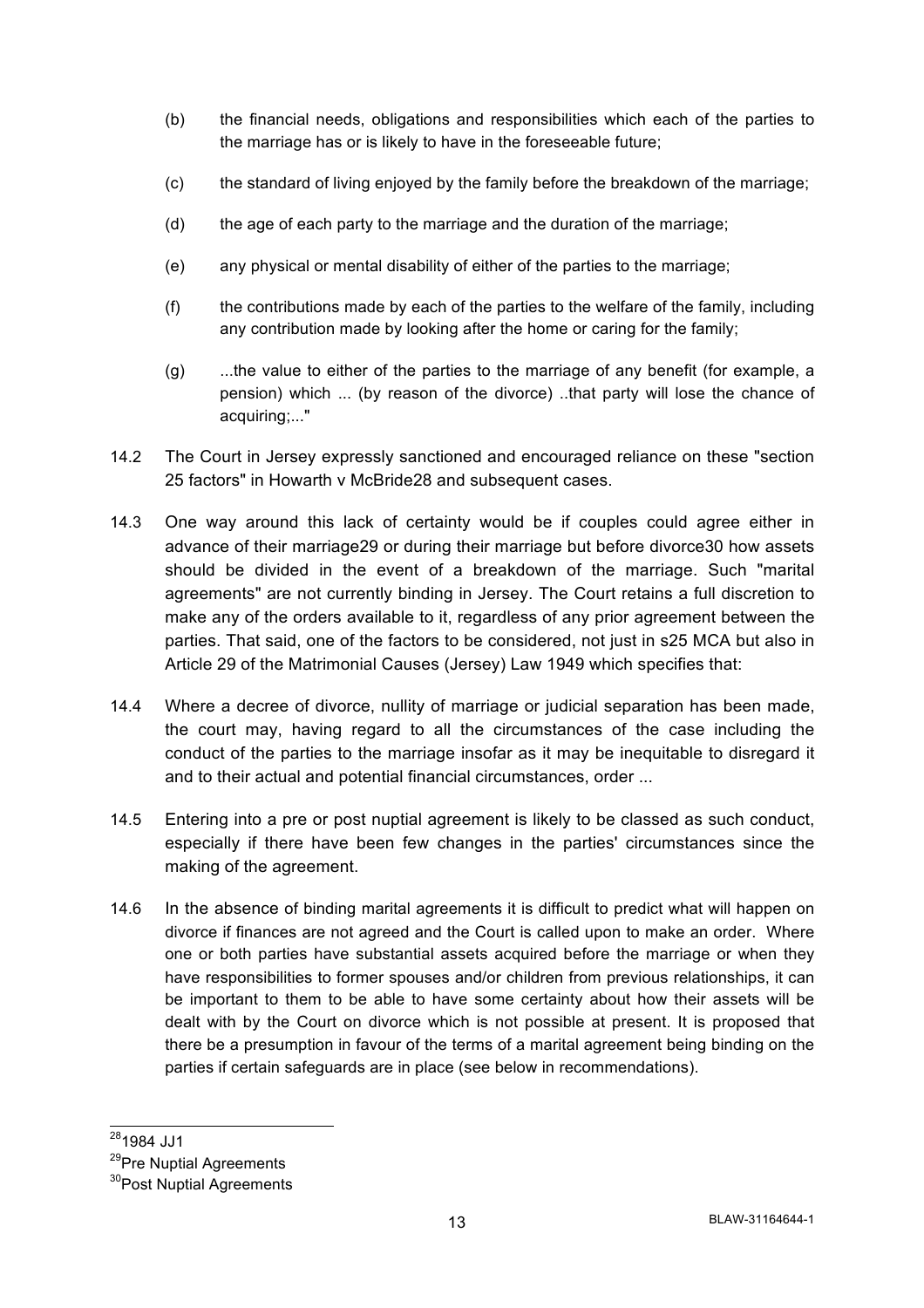#### 15 **Cohabitation**

15.1 There is no specific protection within Jersey family law for cohabiting couples. Their rights, such as they are, stem from the general civil law. There was some attempt by the Deputy Bailiff to follow English case law, which gives more rights to cohabitants, in the case of Flynn v Reid<sup>31</sup>, but this was overturned on appeal<sup>32</sup> with the Court of Appeal indicating that the Royal Court's description of the proceedings as "quasi-matrimonial" was inaccurate and that the case was, in the absence of a marriage, essentially a property dispute. The law on cohabitation is complex and controversial but outside the scope of this report.

#### 16 **Reasons for Reform**

- 16.1 Jersey's divorce law is already derivative, it comes from the English law. Not only does the Jersey statute follow English law to a significant extent, but the Court in Jersey follows English case law. In England, from at least as long ago as 196533 it has been accepted that there should be a move to a no fault system of divorce. Before and since that time, many other countries have recognised the benefits of a no fault divorce regime. The opposition to no fault divorce has always been that it would make divorce too easy and would undermine the importance of marriage and family life. In fact, by the time a couple (or one of them) decides the marriage is over, it will be almost always possible for there to be a divorce, so moving to a no fault basis for divorce is unlikely to increase the divorce rate, just make divorce less costly in financial and human terms.
- 16.2 Where a divorce cannot proceed on the basis of separation, either adultery of behaviour grounds are used. Appropriately trained family lawyers try to mitigate the effects of fault based petitions dropping unexpectedly through unwitting respondents' letter boxes, but not all divorces are dealt with by family lawyers and the present system just serves to stir up enmity, even where there is a commitment to good practice. Not only that, the costs of making out a case for a fault based divorce are higher than with a no fault divorce such as a separation divorce and as costs are generally claimed from the respondent in fault based divorce, this just exacerbates an already unfriendly situation. Making divorce difficult does not reduce the number of divorces, it just makes them more painful.
- 16.3 Society in Jersey has moved on considerably since the 1949 Law was passed. There is more equality and less discrimination<sup>34</sup>, Jersey now has a Civil Partnership Law, illegitimacy is no longer the bar to succession it once was, far more people live together

<sup>31&</sup>lt;sub>[2012]JRC100</sub>

<sup>32[2012]</sup>JCA169

<sup>33</sup>See Law Commission of England and Wales, *Putting Asunder: A divorce Law for Contemporary Society 1966* and *Facing the Future - A Discussion Paper on the Ground for Divorce* Law Com No170, HC 479

 $34$ The Discrimination (Jersey) Law 2013 is now in force, even if only for race discrimination at the time of writing but other forms of discrimination including gender discrimination are to be outlawed in due course.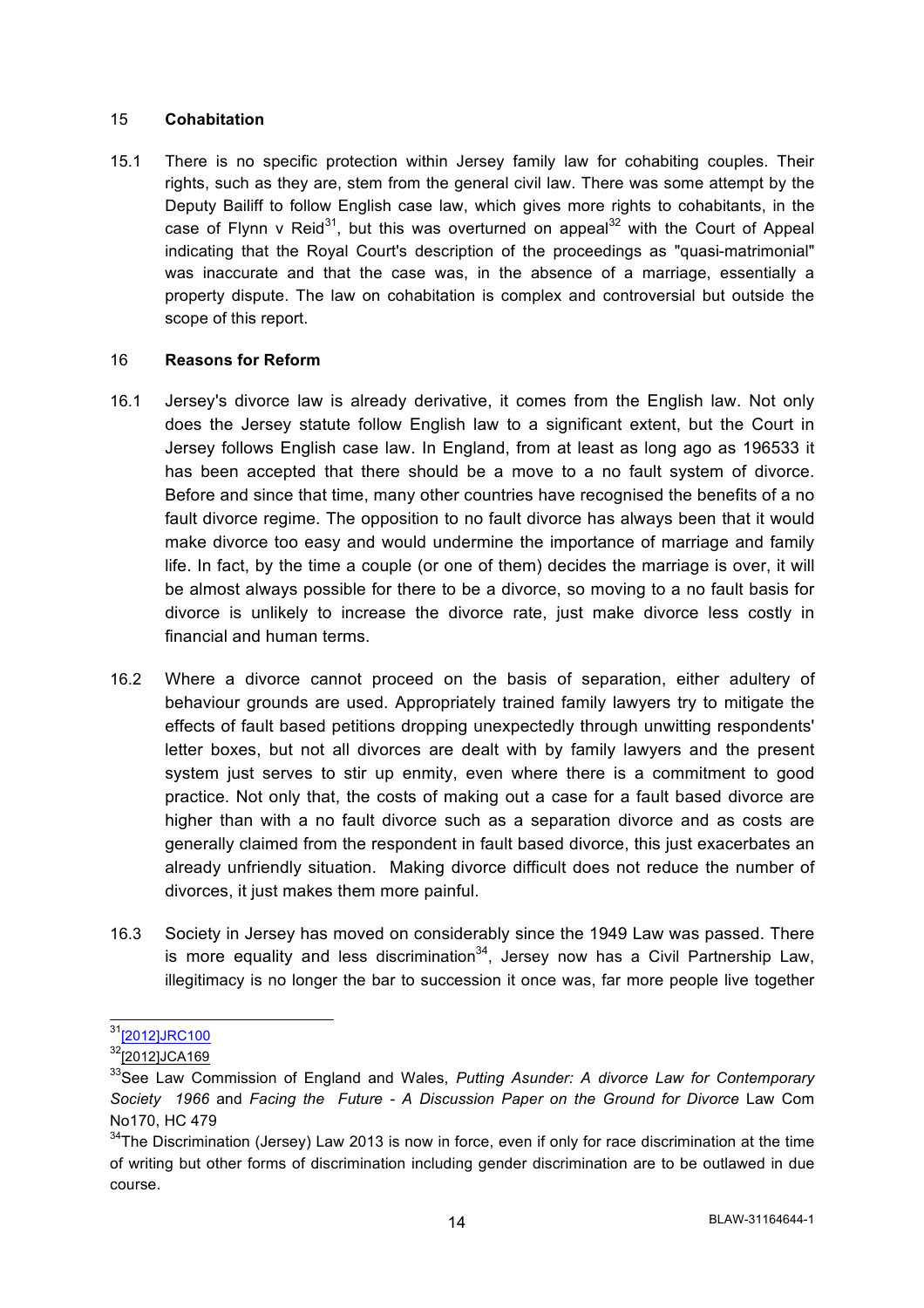rather than getting married, divorce is much more common than in previous generations and the stigma there once was in respect of divorce and single parenthood has greatly diminished.

- 16.4 Divorce and family law generally were once the preserve of litigation lawyers. In the last 15 years or so, family law in Jersey has become a specific area of practice in its own right, and a distinct way of dealing with family law cases has begun to develop. Generally, family lawyers in Jersey try to deal with family law cases in an amicable and conciliatory way, considering all the surrounding issues such as the effect on the wider family and emotional as well as financial and strictly legal aspects of a case. The current legislation does not assist this way of working. The 3 year bar, forcing couples to remain married unless there are exceptional reasons, the requirement for a year of separation before a consensual divorce can be started and the existence of fault grounds only serve to make divorce more difficult and acrimonious than it need be.
- 16.5 Not only do these aspects of current divorce law make the process for divorcing couples much more emotionally draining than necessary, they also lead to an increase in legal costs and demands on the court's time. Once proceedings start off in a nonconsensual way in respect of the divorce petition, whether by naming a co-respondent or listing hurtful particulars of unreasonable behaviour, the die is often cast for more unpleasantness in trying to resolve matters relating to children and finances. Couples going through the pain of relationship breakdown need the judicial processes to assist them to move on to an amicable resolution of things rather than to inflame the situation and to make them pay more as a result.

## 17 **Mediation, Arbitration and Collaborative Law**

- 17.1 In many parts of the world including USA, New Zealand and Canada as well as England and Wales, non-court based solutions to family law problems are actively encouraged or even required to be tried or at least considered before divorce proceedings can be started.
- 17.2 In Jersey, in October 2013, Family Mediation Jersey was launched. The new mediation service has the support of the Court and has experienced a high level of referrals in its first few months. Mediation is a cost effective way of resolving disputes whereby one or two trained mediators assist couples to reach agreement about finances or children matters or both. It is cheaper than the parties using lawyers35. The agreements reached in mediation can be turned into consent orders which then have the force of a court order36. The support of the Court is fundamental to the

 $35$ Tvpically the cost of using Family Mediation Jersey is less than half the cost of using lawyers: £175 per hour per person for those paying the full mediation fee. A lawyer would typically cost between £200 and £400 per hour for each client, and as the work takes place intensively in meetings with the parties with no correspondence and few documents prepared, the time spent by the mediators is less than that spent by lawyers.

 $36$ The drafting of consent orders and advice on the content means that some legal work is required when cases are mediated, but much less than when litigated.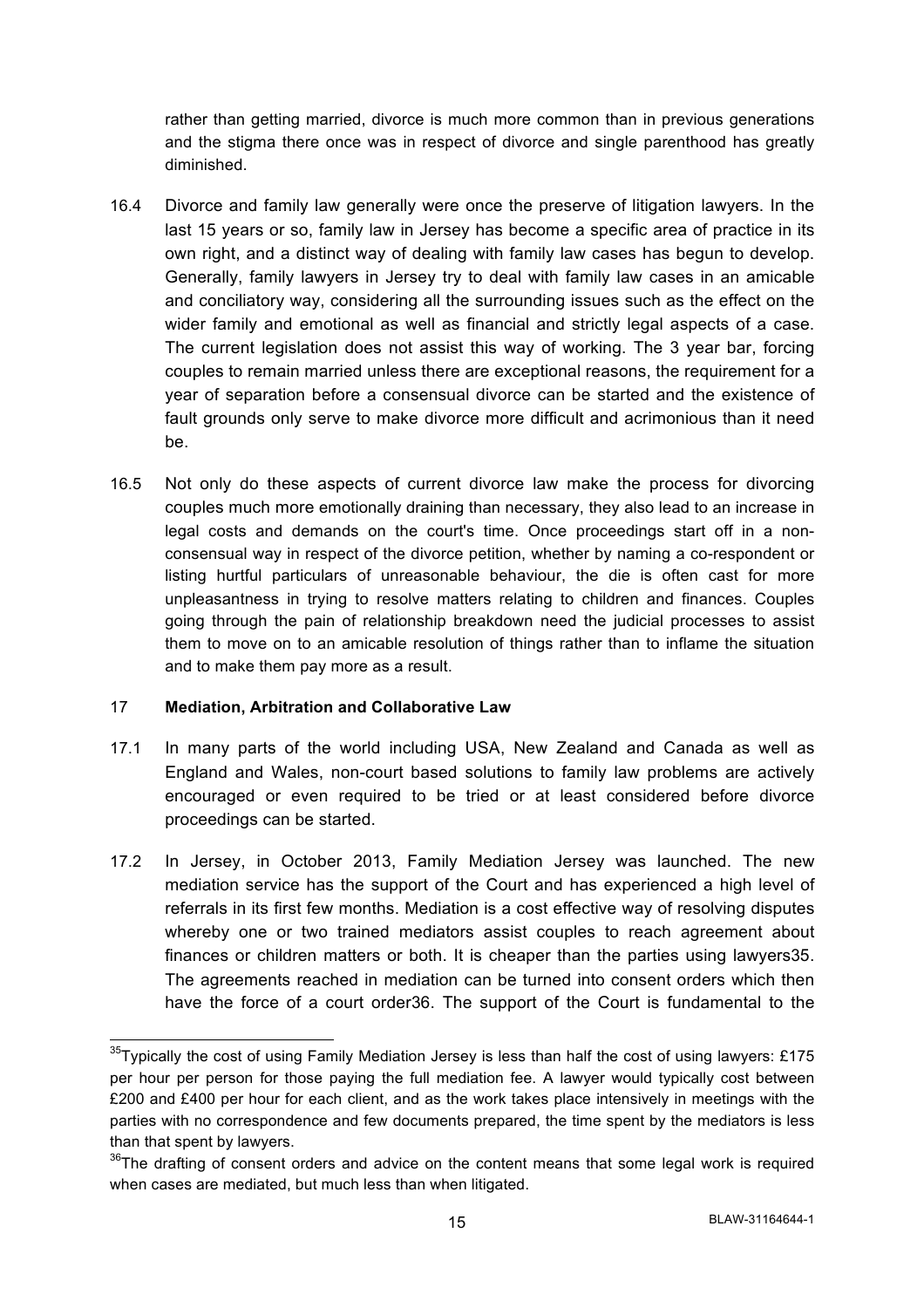success of mediation and to the promotion of its wider use. The move towards more mediation will be enhanced by a reformed divorce law which enshrines the importance of using non court solutions such as mediation and arbitration in statute. It may also be helpful for the Court if incentives to mediate were to be included in a new Law, perhaps in respect of costs orders or the fee structure.

- 17.3 Arbitration is well recognised as a way of settling disputes in areas ranging from the supply of goods and services, employment contracts, partnership agreements and construction matters. It is less well known as a way of resolving family law disputes. Family arbitration has been adopted in England and Wales and the advantages of a speedier, completely confidential method of adjudication where the arbitrator can be chosen by the parties for his or her particular expertise have been recognised. There is currently no system of family arbitration available in Jersey<sup>37</sup>, but on the basis that anything not proscribed by law is legal, there would not appear to be any reason for arbitration not to be available for family cases in Jersey. Once an arbitral award has been made, it can be converted to a consent order in the same way as a mediated settlement can be. Any new divorce law could easily accommodate arbitration.
- 17.4 Collaborative law<sup>38</sup> is another way of resolving family law disputes without recourse to the courts. Collaborative law has been available in Jersey since its launch in November 2006 and there are currently 8 collaboratively trained family lawyers in the island. With collaborative law the parties and their lawyers agree not to go to court and conduct negotiations through round table meetings. This allows all matters to be taken into account and reduces conflict. Agreements can then be drawn up as consent orders for ratification by the Court.
- 17.5 As can be seen from the above, there are now more methods of resolving family disputes available to separating spouses than in the past. The law should recognise these changes and incorporate encouragement to consider reconciliation wherever possible as well as non-confrontational and out of court solutions such as mediation and arbitration as part of the divorce process when appropriate.
- 17.6 The process of passing legislation in Jersey is generally more streamlined than in England. The political obstacles which beset the 1996 Family Law Act should not apply in Jersey and should not apply in the current social climate. There is an opportunity for Jersey to take the lead on no fault divorce within the British Isles and to pass a new law untrammelled by historic concepts of "matrimonial offences" in a more enlightened age.

## 18 **Suggested Reforms**

18.1 Any changes to the law of divorce will also need to apply to the dissolution of civil partnerships in an entirely parallel way as the intention with the Civil Partnership Law 2012 was to allow gay couples to enjoy the same rights and responsibilities as heterosexual couples do through marriage. It may be that following on from the move in England and Wales and Scotland to allow same sex marriage, a reform of divorce

<sup>&</sup>lt;sup>37</sup>There is one qualified family arbitrator in Jersey.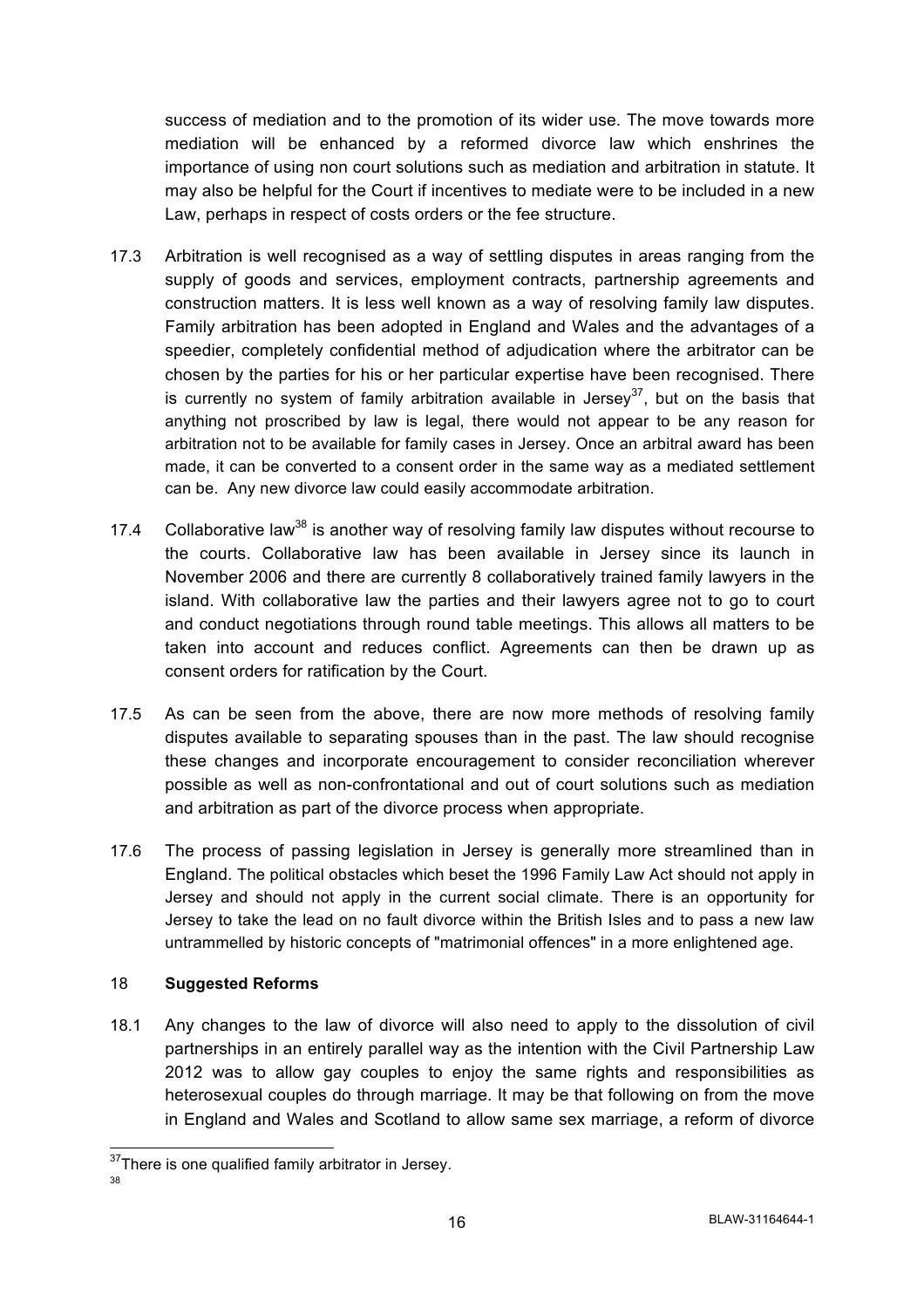law could be accompanied by an extension of the law of marriage in the same way in Jersey. That however is outside the scope of this report.

- 18.2 A new divorce law should be clear as to the principles underlying the law. The principles underlying the ill-fated English Family Law Act 1996 are worthy of being incorporated in any Jersey legislation. These are:
	- to support the institution of marriage;
	- for parties to be given encouragement and assistance to save their marriages wherever possible;
		- where a marriage has broken down irretrievably it should be brought to an end:
		- with minimum distress to the parties and any children;
		- in a way so as to promote as good a continuing relationship between the parties and children as possible;
		- without costs being unreasonably incurred.
	- Any risk of violence or abuse to the parties or any children to be, as far as possible, removed.

The divorce process should be that:

- Either or both parties to the marriage may issue a "Statement of Marital Breakdown" to indicate their desire to divorce, at any time during the marriage. The possibility of a joint statement will remove the need for one party alone to be the instigator of a consensual divorce;
- Both parties should be provided with information detailing the purpose and availability of:
	- − Counselling;
	- − Mediation;
	- − Collaborative law;
	- − Arbitration;
	- − Parenting plans;
	- − Parenting classes;
	- Legal principles (not advice) about children and financial issues;
	- Any other services available which may assist them;
	- This information should be available at an early stage through CAB, Relate, GPs and the internet.
- The parties should be encouraged to try to reconcile;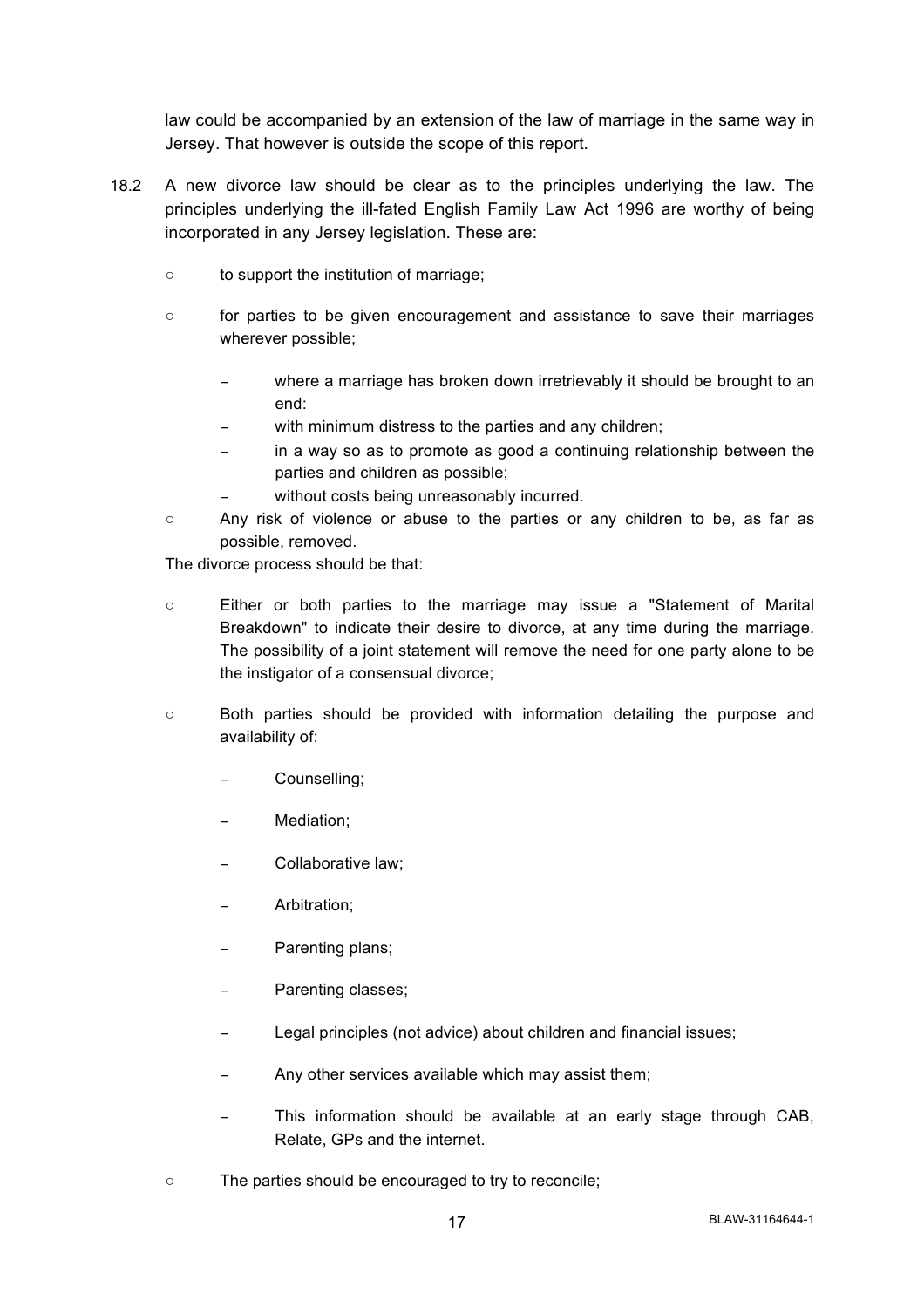- There should be a period of 6 months from the date of the Statement of Marital Breakdown at which time either or both parties would be able to file a declaration that the marriage has broken down and then the divorce can be finalised;
- During this 6 month period the future arrangements for the children and financial matters should be settled wherever possible;
- The court should encourage the parties to use non-court dispute resolution methods where at all possible;
- Matters relating to children should continue to be dealt with through the Children (Jersey) Law 2002;
- The range of financial orders available to the court should include pension sharing orders and orders to set aside financial dispositions where appropriate;
- The court should be able to impose a clean break on the parties if appropriate;
- There should be no requirement to separate. The parties should be able to remain living together until the divorce is made final, if they wish (in order to try to reconcile, or if it is in the interests of the children, for example);
- The Court should be able to reduce the waiting time for good reason;
- If, however, the parties have lived separately for 6 months or more prior to the Statement of Marital Breakdown being issued, there should be no further waiting period, either or both parties should be able to move straight to a declaration that the marriage is at an end;
- There should be an ability for the court to hold up the divorce for a good reason, but, with the adoption of pension sharing orders, there would no longer be any need for the court to be able to prevent divorce altogether to avoid financial hardship for a party.
- If divorce were to be available as above, there would be no need for marriages to be capable of annulment except possibly on the basis of fraud, threats or duress. However, any marriage contracted on such a basis which a party seeks to bring to an end would almost certainly have broken down irretrievably, so divorce would be the most appropriate way forward. Nullity on such grounds was really only necessary to get around the 3 year bar in any event, so there would be no hardship to couples if this remedy were to be no longer available. Marriages would still be capable of being set aside where they were void ab initio for example because the parties (or one of them) were not of marriageable age, they were within the prohibited degrees of affinity and consanguinity or the marriage was bigamous $^{39}$ .

Marital agreements

<sup>&</sup>lt;sup>39</sup>Marriage and Civil Status (Jersey) Law 2001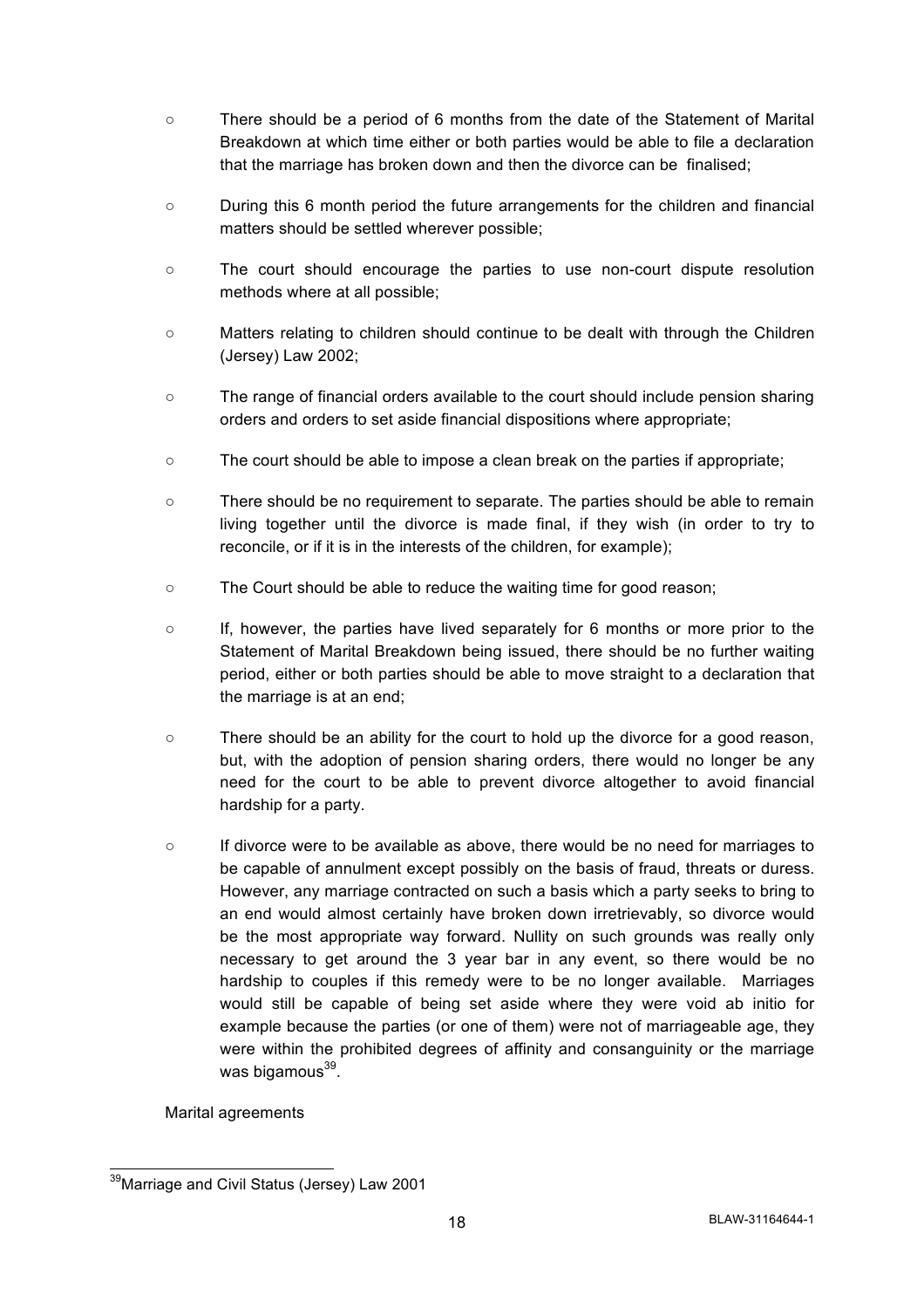It is proposed that married couples should be able to enter into binding agreements about what should happen if their marriage should come to an end. Unmarried couples can currently enter into binding cohabitation agreements, but few do. If binding agreements were available for couples marrying, it may be that other couples would also regularise their relationships with agreements. Such agreements could have particular importance to couples who have children from previous relationships or who have specific assets which they want to protect for specific purposes.

In terms of marital agreements it is proposed that such agreements should not be mandatory, but where people choose to enter into them they should be binding on couples unless one of a number of safeguards is breached. This will enable the Court to review agreements which may be seriously unfair.

It is proposed $40$  that marital agreements should be binding unless:

- Entered into as a result of unfair pressure or undue influence;
- One or both parties did not have access to independent legal advice about the terms of the agreement;
- One or both parties failed to provide full and frank financial disclosure before the agreement was made;
- The agreement was made fewer than 42 days before the marriage;
- Enforcing the agreement would cause substantial hardship to either party or to any minor child of the family;
- If any of the above factors apply, the court shall give the agreement such weight as it thinks fit, taking into account all the circumstances.

#### 19 **Conclusions**

19.1 Divorce law in Jersey needs to be reformed. A move to a no fault system would be in keeping with the general trend towards a more conciliatory approach to divorce law across the world and the encouragement of non-court forms of resolution of financial matters and arrangements for children. Bringing in a measure of certainty through binding marital agreements in certain cases would go some way to moving the law on as it relates to personal relationships. The promotion of conciliation and mediation will benefit individuals and also lessen the amount of court time needed to deal with what are personal matters which, in most cases will be better dealt with by the parties themselves, not by the Court.

# **The Jersey Law Commission December 2014**

\*\*\*\*\*\*\*\*\*\*\*\*\*\*\*\*\*\*

 $40$ These proposals mirror, to a large extent, the proposals of the English Law Commission report "Matrimonial Property, Needs and Agreements" published on  $27<sup>th</sup>$  February 2014